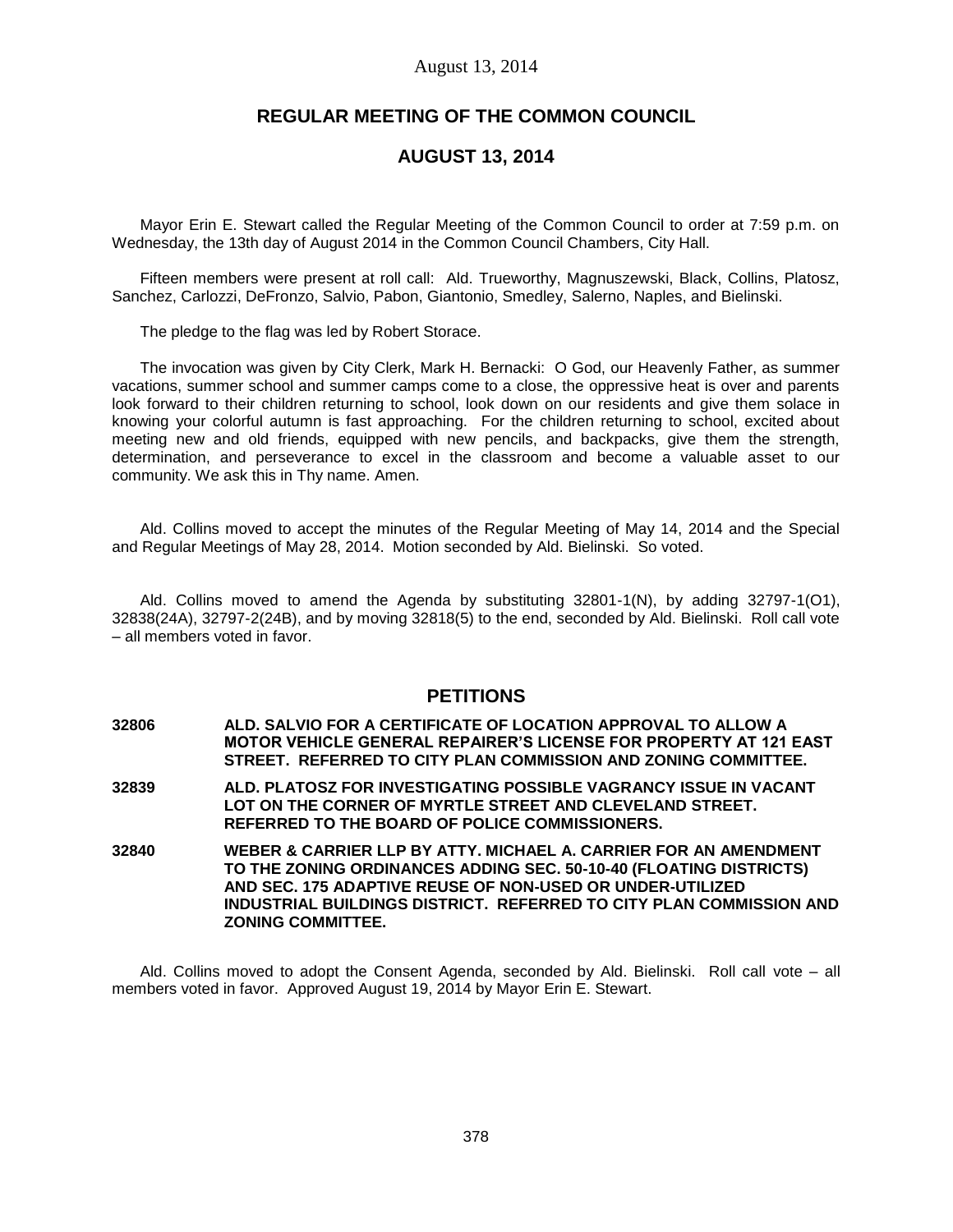# **CONSENT AGENDA**

# **CITY CLERK**

# **32807 RE: CLAIMS FOR INJURIES AND/OR PROPERTY DAMAGE**

To Her Honor, the Mayor, and the Common Council of the City of New Britain: the undersigned beg leave to report the following:

#### CLAIMANTS NAME

- DiBattista, Kimberly
- Janowski, Thomas E.
- Levesque, David
- Lozowska, Stanislawa by Atty. Podorowsky, Thompson & Baron
- Papiernik, Henry
- Sanchez, Josette by Atty. Stephanie A. Wainwright
- Santos, Elizabeth by Atty Michael C. Jainchill

#### Mark H. Bernacki City Clerk

# **CITY PLAN COMMISSION**

#### **32638-1 RE: CHANGE OF ZONE ON STANLEY ST. BETWEEN PECK ST AND TALCOTT ST FROM T TO B3**

To Her Honor, the Mayor, and the Common Council of the City of New Britain: the undersigned beg leave to report the following:

An amendment to the zoning map to change the zoning of properties having frontage on Stanley Street, between Talcott Street and Peck Street, from T (Two-Family) to B-3 (Secondary Business).

The City Plan Commission, at its regular meeting held on July 14, 2014, voted 7 to 0 to recommend that this zone change be adopted.

BACKGROUND: This proposed zone change encompasses land areas along both sides of Stanley Street, between Peck Street and Talcott Street. These properties are currently zoned T, Two-Family, and would be changed to B-3, Secondary Business. This would serve to link the B-1, Neighborhood Business, zone near the intersection with North Street to the existing B-3 zoned business properties north of Peck Street.

PLANNING CONSIDERATIONS: None of the involved land to the southern side of Stanley Street in this zone change area is developable. It is all either State highway right-of-way or City-owned land, including the Martin Luther King Memorial Park at the southeastern corner of Stanley Street and Martin Luther King Drive. On the northern side, there are two affected properties, 1044 and 1104 Stanley Street. 1104 Stanley Street is a sizeable piece at the corner of Peck Street that is roughly 1.45 acres in area, with a frontage of 635 feet along Stanley Street and a depth of almost 200 feet. On the south, 1044 Stanley Street is roughly 1.45 acres in area, with a frontage of over 700 feet along Stanley Street, but with a much narrower depth, particularly near the middle sections where it is approximately 50 feet more or less between the front and the rear property lines. Aside from the narrowness of the parcel, the development potential for much of 1044 Stanley Street is also constrained by a substantial amount of bedrock outcropping and extremely steep topography.

The proposed zone change area is bordered on the southeastern side by the Route 9 corridor, which is mostly zoned S-3, Single Family; and at the western end by the CBD, Central Business District, zoned senior apartment buildings on Martin Luther King Drive and the B-1 zoned business properties between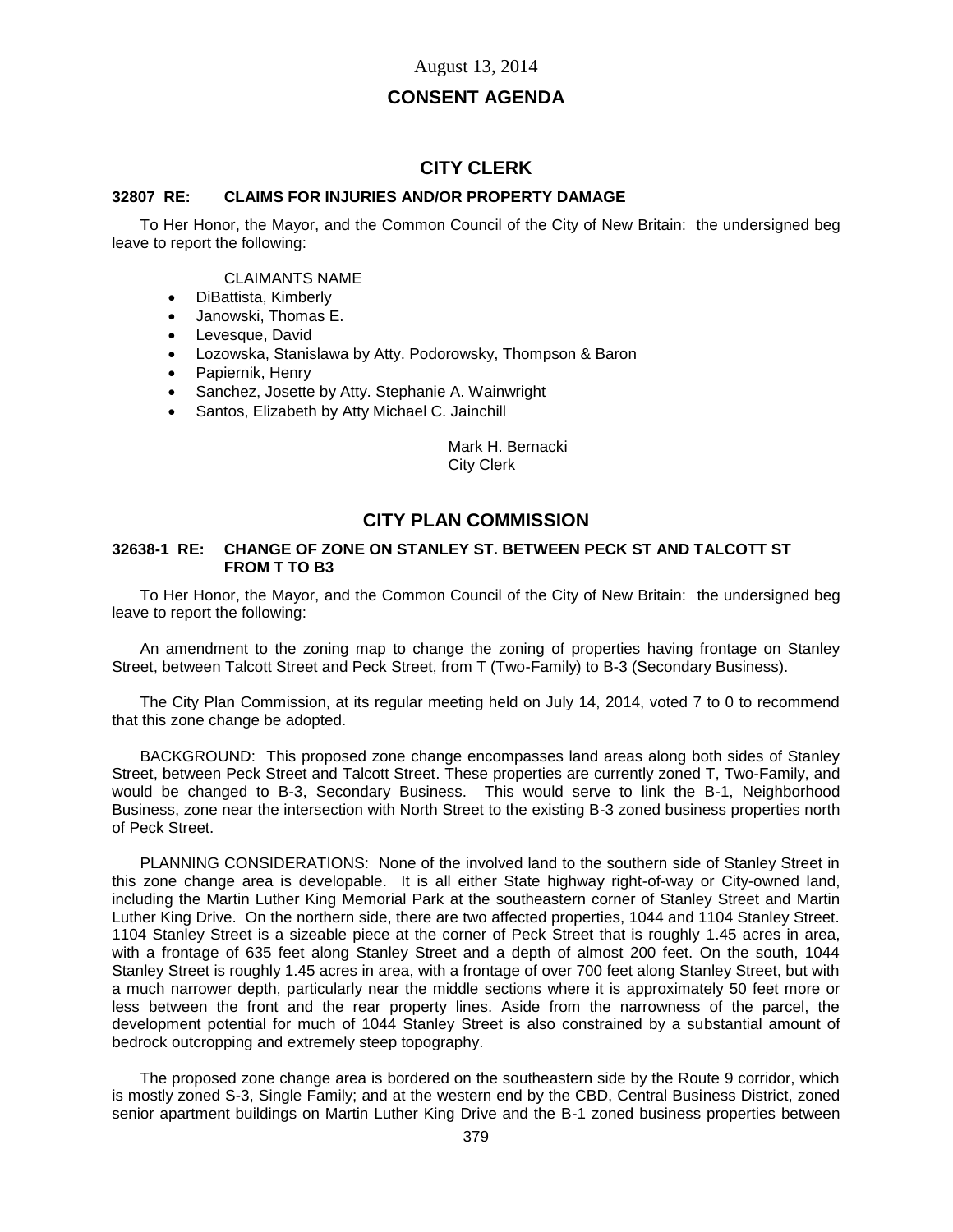North Street and Talcott Street. The northern boundary of the zone change area abuts the existing B-3 business properties near Peck Street, including a carwash, auto repair shop, package store and gasoline station. The properties bordering along the north side of this zone change area are zoned T, Two-Family, and consist of several residential properties and a public elementary school, Smalley Academy.

ZONING CONSIDERATIONS: The B-3 zoning district permits a wide variety of business uses ranging from retail stores, to restaurants and office buildings, and also including, subject to special exception approval, auto repairs and sales, gasoline stations and alcohol permit licenses. The zoning district also permits mixed-use buildings with residential apartments on the upper floors over first floor business uses.

The City Plan Commission has reviewed conceptual plans that depict reasonably sizeable business development that would be possible under the proposed B-3 zoning on the northern and southern portions of the zone change area. The involved properties are clearly not reasonably useable for residential development under the current T zoning.

RECOMMENDATION: City Plan Commission is of the opinion that this zone change encompasses a substantial amount of frontage on Stanley Street that is not reasonably developable under the existing T zoning district. The lot coverage, yard setbacks and the uses permitted under the proposed B-3 zoning would potentially make at least portions of the zone change area attractive for mixed-use business development that would be compatible and complement existing businesses near the corner of North Street and on Stanley Street in the vicinity of Peck and Long Streets.

The City Plan Commission is supportive of businesses and mixed-use development that is appropriately located, properly scaled and designed to the location, as this is the primary means of adding tax base and job opportunities. The proposed B-3 zoning would help facilitate this type of development; therefore, the City Plan Commission recommends adoption of this zone change.

> Louis G. Amodio, Chairman City Plan Commission

# **OFFICE OF THE CORPORATION COUNSEL**

## **32808 RE: JOHN KOVALLO V. CITY OF NEW BRITAIN**

To Her Honor, the Mayor, and the Common Council of the City of New Britain: the undersigned beg leave to report the following:

RESOLVED, By the Common Council of the City of New Britain that the sum of FIVE THOUSAND FIVE HUNDRED DOLLARS (\$5,500) be paid to John Kovallo and Max Zayas, Esq., his attorney, in full settlement of his suit against the City of New Britain, now pending in Superior Court, Judicial District of New Britain, at New Britain, for bodily injuries he allegedly sustained on February 17, 2011 when he was crossing the intersection of Bradley Street and West Main Street. He claims to have stepped on a broken water department cover which allegedly caused him to fall. As a result of the incident, plaintiff alleges that he has suffered injury to his back and shoulders. In medical specials, the plaintiff has incurred \$7974.67. There is a lien for the medical bills.

This recommendation is made upon the advice of City Attorney Irena J. Urbaniak, after settlement negotiations between Honorable Judge Abrams, City Attorney Irena J. Urbaniak and Max Zayas, Esq., with the approval and consent of Gennaro Bizzarro, Esq.

This suit is to be withdrawn by the plaintiff without costs to the City of New Britain and settlement is to be made without admission of any liability.

> Irena J. Urbaniak City Attorney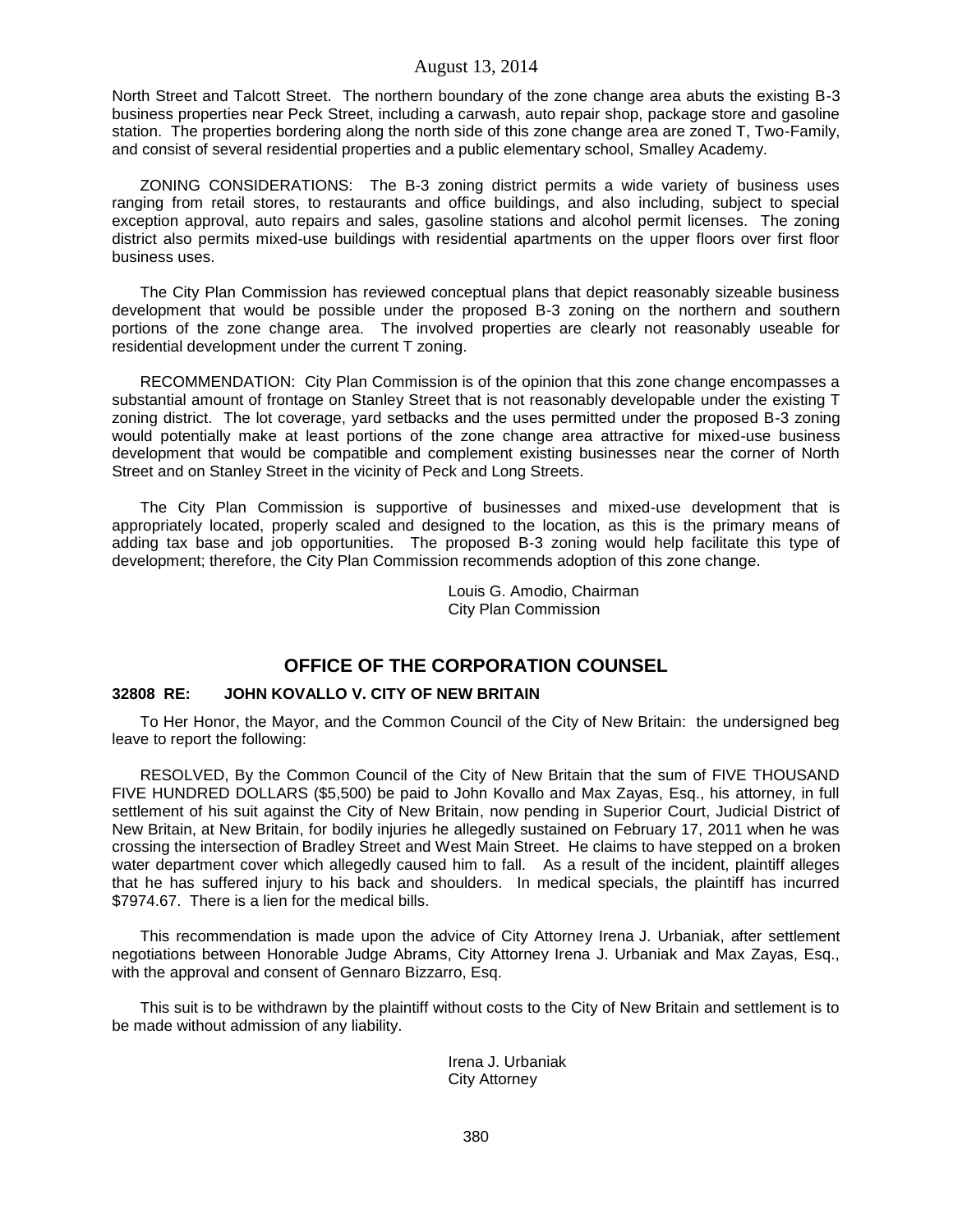# **PURCHASING DEPARTMENT**

#### **32809 RE: PROFESSIONAL SERVICES - ANNUAL WEB HOSTING AGREEMENT - ASSESSOR'S OFFICE**

To Her Honor, the Mayor, and the Common Council of the City of New Britain: the undersigned beg leave to report the following:

In accordance with City Code of Ordinances, Chapter 2, Article VIII, Division 1, Section 2-531 a purchase order was requested by the City Assessor's Office for the annual renewal of their Web Hosting Agreement.

| Supplier                          | <b>Services</b>              | Amount     |
|-----------------------------------|------------------------------|------------|
| Vision Government Solutions. Inc. | Annual Web Hosting Agreement | \$3,200.00 |
| Northborough, MA.                 |                              |            |

The City Assessor's Office has requested an annual renewal of their Web Hosting Agreement that they have with Vision Government Solutions, Inc. Vision maintains the data of approximately 17,000 City properties which includes ownership, information, sketches and photos of them. Vision Appraisal uploads new information provided by the Assessor's Office monthly. Vision hosts this data for use by all taxpayers, lawyers, and title searchers. It allows them to obtain information regarding the property as conduct sales searches for all types of City property. Vision has been providing this service as well as technical support to the City Assessor's office since 2002. The software that is utilized for the storage of this information is owned by Vision. Therefore it would be very difficult to find another local software company to provide a competitive bid for annual web hosting and technical support of this software. Bid solicitation for the annual renewal of this web hosting agreement and technical support would not be beneficial to the City. Funding for this annual web hosting agreement renewal and technical support is available in the City Assessor's account number 001107001-5352, Data Processing Account.

RESOLVED: The Purchasing Agent is hereby authorized to issue a purchase order for \$3,200.00 Vision Government Solutions, Inc. of Northborough. MA. for the renewal of the Annual Web Hosting Agreement and Technical Support for City Assessor's Office.

#### Jack Pieper Purchasing Agent

#### **32810 RE: COOPERATIVE PURCHASING, INFLUENZA VIRUS VACCINES FOR THE HEALTH DEPARTMENT**

To Her Honor, the Mayor, and the Common Council of the City of New Britain: the undersigned beg leave to report the following:

In accordance with City Code of Ordinances, Chapter 2, Article VIII, Division 1, Section 2-538 (a), a purchase order was requested for the following under the State of Connecticut cooperative purchasing plan:

| <b>Supplier</b>        | Description        | Quantity  | Unit Price | <b>Total Price</b> |
|------------------------|--------------------|-----------|------------|--------------------|
| <b>FFF Enterprises</b> | Influenza Vaccines | 900 Doses | \$15.88    | \$14.292.00        |
| Temecula, CA.          |                    |           |            |                    |

The New Britain Health Department, Nursing Division requested the purchase of 900 Doses of Influenza Virus Vaccine utilizing the State of Connecticut Contract Award, 13PSX0043. The Health Department's primary objective is to promote good health and prevent disease. The Health Department does this by providing influenza vaccinations to all individuals interested in receiving this service. FFF Enterprises requests that a purchase order be issued to them prior to August 31, 2014 for the upcoming flu season. This will enable FFF Enterprises to produce an adequate supply of influenza vaccinations and have them delivered to the Health Department prior to the commencement of the inoculation program,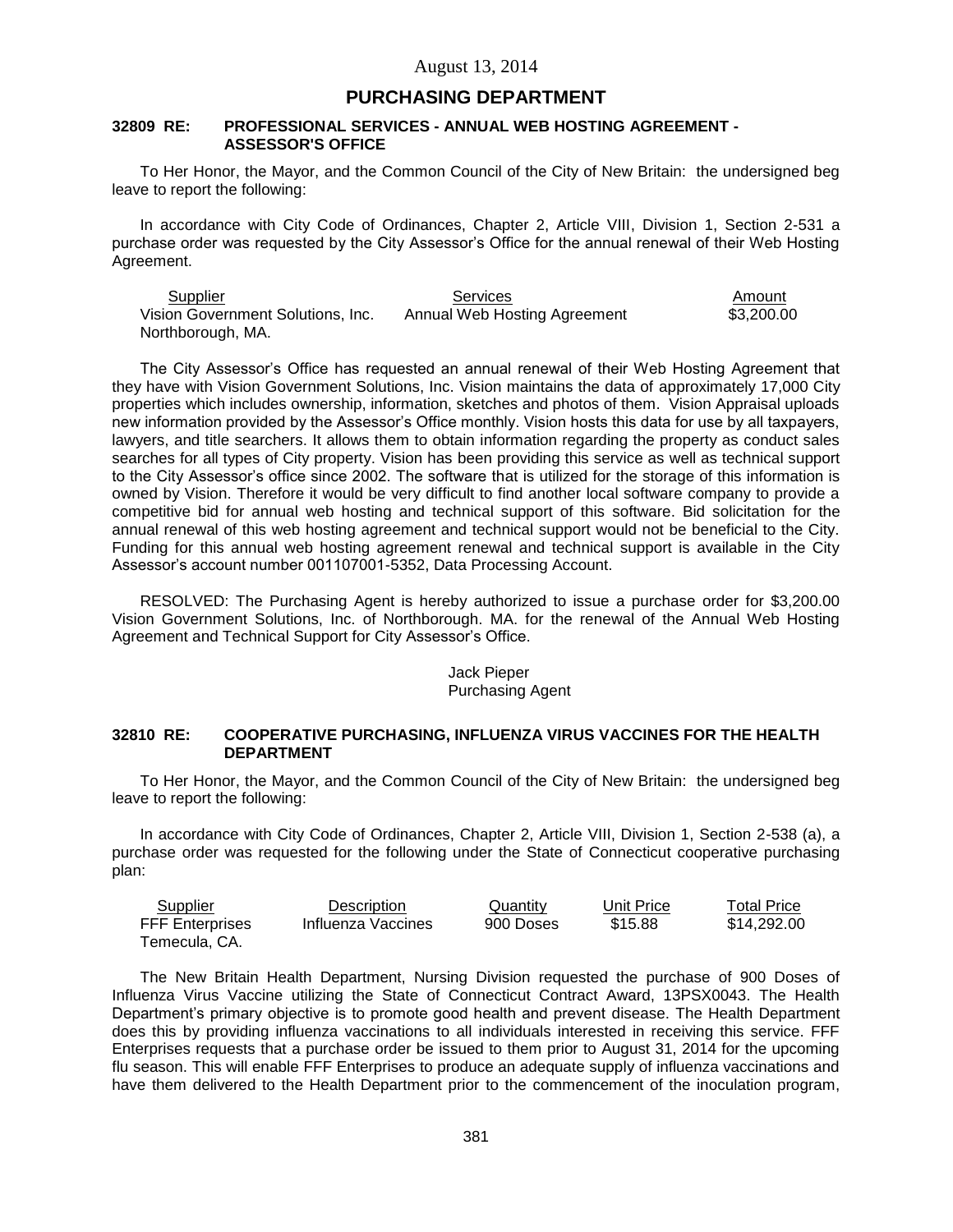October through mid-November. Funding is available for this purchase within the Health Department's Account Number, 001522002-5336, Nursing, Other Purchasing Services.

RESOLVED: That the Purchasing Agent is hereby authorized to issue a purchase order for \$14,292.00 to FFF Enterprises of Temecula, CA for the purchase of 900 Doses of Influenza Vaccines for the Health Department, Nursing Division, utilizing the State of Connecticut's Cooperative Purchasing Plan, Contract Award # 13PSX0043.

#### Jack Pieper Purchasing Agent

## **32813 RE: WEB BASED TRAINING FOR THE FIRE DEPARTMENT**

To Her Honor, the Mayor, and the Common Council of the City of New Britain: the undersigned beg leave to report the following:

In accordance with City Code of Ordinances, Chapter 2, Article VIII, Division 1, Section 2-541 a purchase order has been requested by the Fire Department for the continuation of their web based training for their firefighters. The company is the sole source supplier of this type of web based training.

| Supplier             | Services           | Price      |
|----------------------|--------------------|------------|
| Kaplan Solutions     | Web Based Training | \$8.500.00 |
| Fort Lauderdale, FL. |                    |            |

Kaplan Solutions has provided this web based training to the Fire Department for the last two (2) years. Kaplan Solutions is a qualified company that provides web based training for firefighters and other first responders. Kaplan Solutions is still the only company able to provide EMS-physician directed Medic Monthly courses and the only provider of nationally renowned EMS training featuring Bloodborne Pathogens and HIV/AIDS coursework. Kaplan Solutions is the only educational source that is a part of an accredited university offering Fire and EMS continuing education courses. The Purchasing Agent has documentation from the vendor verifying that Kaplan Solutions is the sole source company authorized to provide this type of web based training. Bid solicitation for the purchase of this web based training would not be beneficial to the City. Funding for the purchase of this web based training is available in the Fire Department's account 001212002-5337, Fire Operations, Training and Conferences.

Resolved: that the Purchasing Agent is hereby authorized to issue a Purchase Order for \$8,500.00 to Kaplan Solutions to continue providing Web Based Fire and EMS Training for the Fire Department.

> Jack Pieper Purchasing Agent

## **32814 RE: ULTRA LOW SULFUR DIESEL FUEL THE PUBLIC WORKS DEPT.**

To Her Honor, the Mayor, and the Common Council of the City of New Britain: the undersigned beg leave to report the following:

Public Bid No. 3794 was solicited and received in accordance with the Purchasing Ordinances of the City of New Britain for the purchase of Low Sulfur Diesel Fuel for the Public Works Department. Funding is available for the purchase of Low Sulfur Diesel Fuel from the Public Works Department's account, 001315006-5624, Fleet Services, Gas, Oil and Grease.

Invitations to bid were solicited and the bid was duly advertised in the New Britain Herald Newspaper, the City and State of Connecticut's Department of Administration Services websites and mailed to twentyone (21) Suppliers of Ultra Low Sulfur Diesel Fuel. The Purchasing Agent did not receive any letters from suppliers of the Ultra Low Sulfur Diesel Fuel on the mailing list who indicated that they could not respond to the bid request. Responses received are on file in the Town Clerks Office. .

The bids were reviewed for conformance to specifications by the Public Works Administration and the Purchasing Agent. Responses were stated as a differential price per gallon above the New Haven Harbor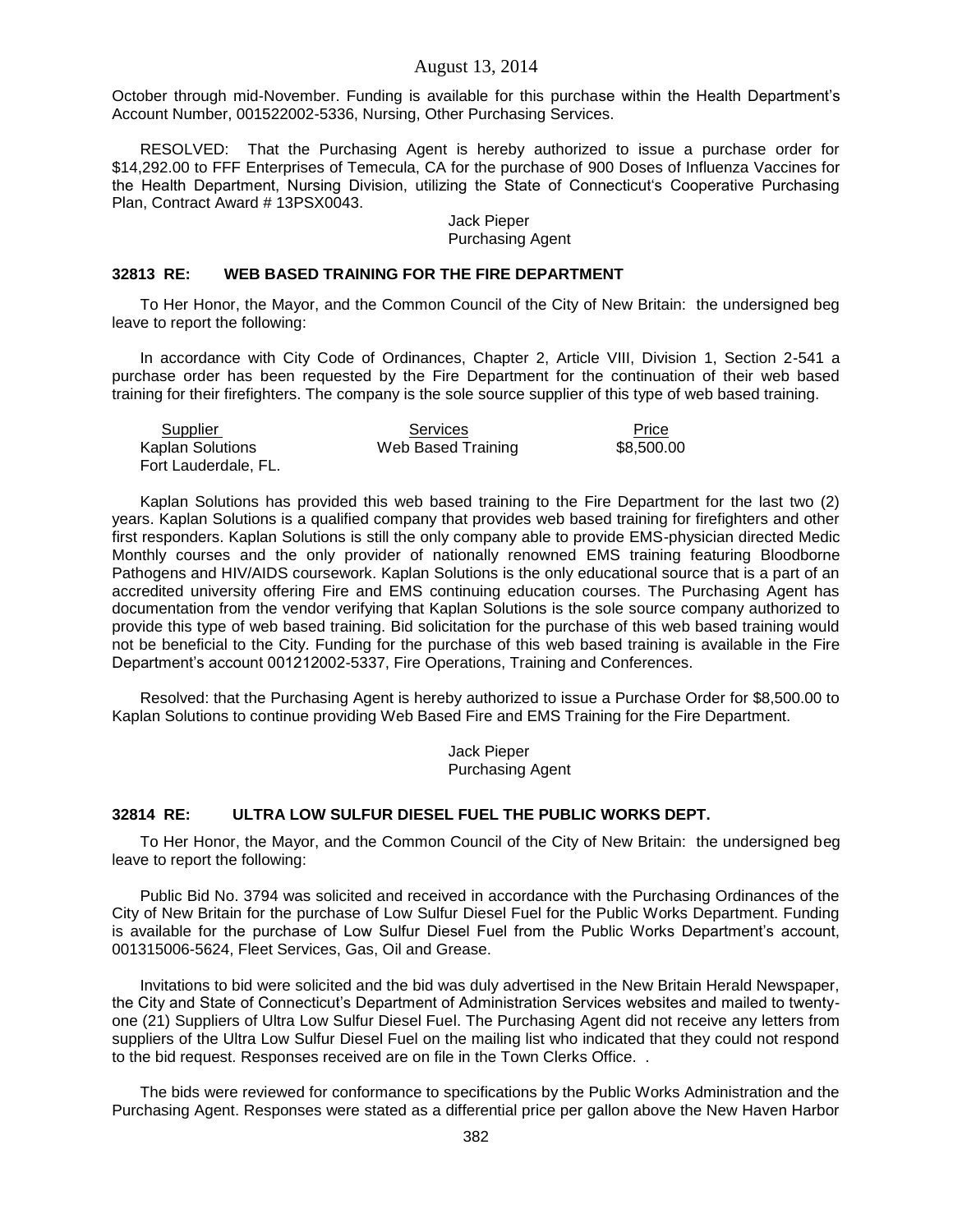price on July 14, 2014 and a fixed price for both Ultra Low Sulfur and Ultra Low Sulfur Premium Diesel Fuel. East River Energy submitted the lowest fix price for both types of Diesel Fuel. Therefore the Director of the Public Works Department recommended that the bid be awarded at a fixed rate for Ultra-Low Premium Sulfur Diesel Fuel, to East River Energy of Guilford, CT who submitted the lowest fixed rate of \$3.0298 per gallon which includes Lust and Federal Spill Fund taxes. Because of the volatility of the energy market, per Resolution 31880, the Purchasing Agent was able to lock in the price and awarded the bid to East River Energy of Guilford, CT. at the fixed price of \$3.0298 per gallon for the Ultra Low Sulfur Premium Diesel Fuel from July 28, 2014 to July 27, 2015.

## Jack Pieper Purchasing Agent

# **32815 RE: SALE OF SAW TIMBER AND CORDWOOD ON SHUTTLE MEADOW PROPERTY OF THE CITY OF NEW BRITAIN IN SOUTHINGTON, CT**

To Her Honor, the Mayor, and the Common Council of the City of New Britain: the undersigned beg leave to report the following:

A Public Bid was solicited by Connwood Foresters, Inc. and received in accordance with the Purchasing Ordinances of the City of New Britain for the sale of Saw Timber and Cordwood on the Property of the Utilities Division, at their Shuttle Meadow location in Southington and Berlin, CT. Connwood Foresters, Inc. has a contract with the City to provide to the Utilities Division professional forestry services, which includes the marketing and sale of timber. Connwood Foresters, Inc. through their forest inventory and management planning services determined that 356 trees on the Utilities Division's property at Shuttle Meadow needed to be harvested.

Invitations to bid were solicited by Connwood Foresters, Inc. The bids when received by Connwood Foresters, Inc. were reviewed, and checked for conformance. The responses received are on file in the Town Clerk's Office. The responses were also presented to the Water Commission at their August 12, 2014 meeting. The Water Commission at this meeting voted and approved that the sale of the Saw Timber and Cordwood be awarded to Clavette Logging of Burlington, CT, who was the highest bidder for the wood at the Utilities Division's Shuttle Meadow location.

> Jack Pieper Purchasing Agent

# **DEPARTMENT OF PUBLIC WORKS**

#### **32803-1 RE: REMOVAL OF DEBRIS ON CORNER OF DUDLEY AND ALLEN STREETS**

To Her Honor, the Mayor, and the Common Council of the City of New Britain: the undersigned beg leave to report the following:

The property owner was issued a notice from Public Works on July 11, 2014. The material was removed from the curbside by Public Works Sanitation Division on July 15, 2014 and an invoice was issued to the property owner on July 15, 2014.

> Mark E. Moriarty, Director Public Works

# **TAX COLLECTOR**

## **32816 RE: TAX ABATEMENTS, CORRECTIONS AND REFUNDS**

To Her Honor, the Mayor, and the Common Council of the City of New Britain: the undersigned beg leave to report the following: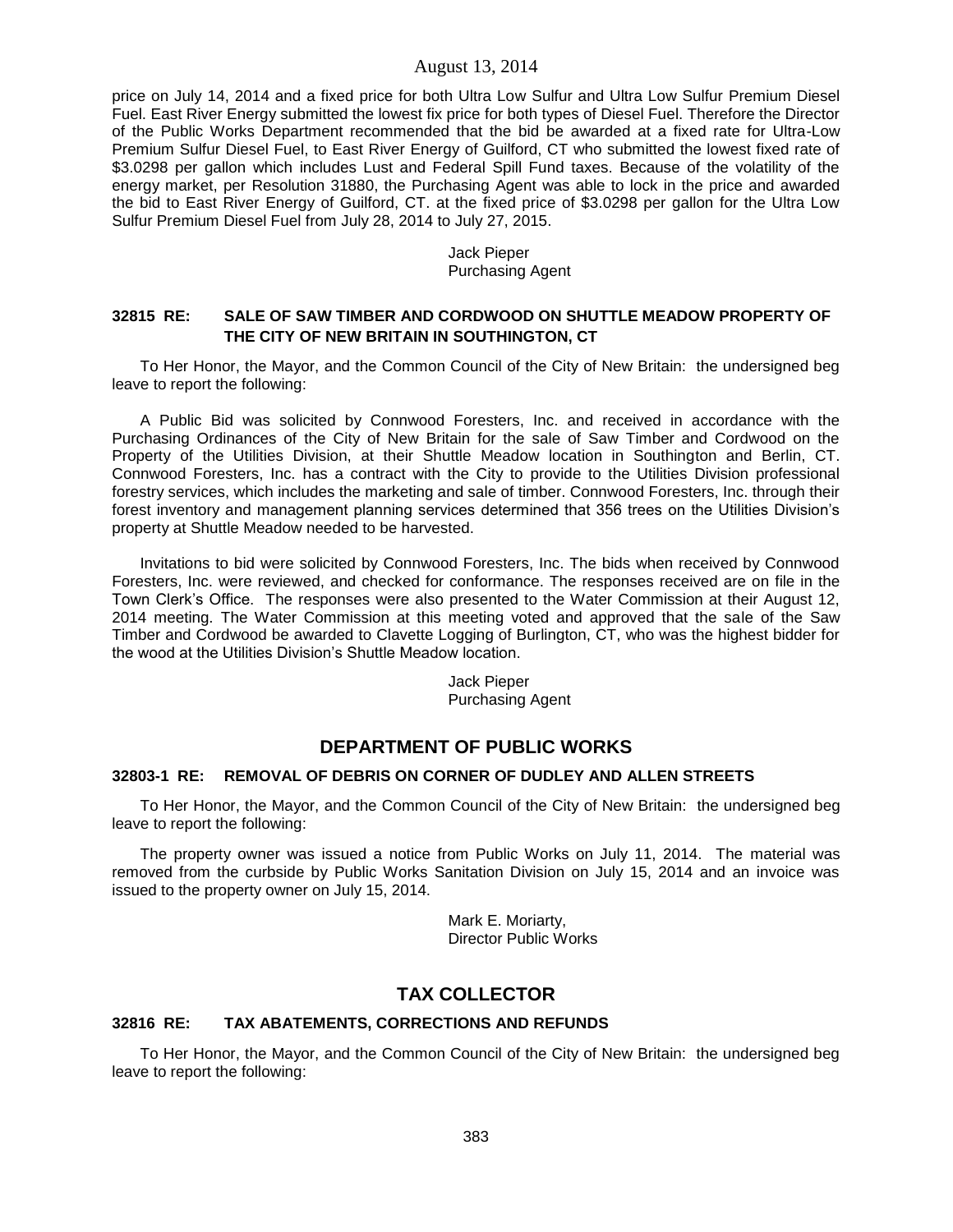The Collector of Taxes has referred a list of tax abatements, corrections and refunds. Acceptance and adoption is respectfully recommended.

> Cheryl S. Blogoslawski Tax Collector

# **COMMITTEE ON ADMINISTRATON, FINANCE AND LAW**

# **32750-1 RE: PROPOSED AMENDMENT TO SEC. 1-17 OF THE ORDINANCES - PROCEDURE FOR ENFORCEMENT OF MUNICIPAL ORDINANCES - ANTI BLIGHT PROGRAM**

To Her Honor, the Mayor, and the Common Council of the City of New Britain: the undersigned beg leave to report the following:

The Committee on Administration, Finance and Law at a regular meeting and public hearing held on Wednesday evening, July 2, 2014, at 7:00 pm in the Council Chambers, to which was referred the matter of resolution #32750 – Amend Code of Ordinances Anti-blight Program Sec. 1-17 to be in compliance with City of New Britain Policy and State Law, voted to accept as amended and recommend that the following amended resolution be referred back to the Common Council with a favorable recommendation.

> Alderman David DeFronzo Chair

# **32801-1 RE: PROPOSED AMENDMENT TO SEC. 2-911 OF THE ORDINANCES REORGANIZING THE DEPARTMENTS AND OFFICES OF THE CITY OF NEW BRITAIN.**

To Her Honor, the Mayor, and the Common Council of the City of New Britain: the undersigned beg leave to report the following:

The Committee on Administration, Finance and Law at a regular meeting and public hearing held on Wednesday evening, August 6, 2014, at 7:15 pm in the Council Chambers, to which was referred the matter of resolution #32801 – Amend Section 2-911 of the Code of Ordinances to reorganize the departments and offices of the City of New Britain, voted to accept and recommend that the following resolution be referred back to the Common Council with a favorable recommendation.

> Alderman David DeFronzo **Chair**

### **32797-1 RE: PROPOSED AMENDMENT TO THE ORDINANCES CREATING THE STANLEY PARK TRUST FUND**

To Her Honor, the Mayor, and the Common Council of the City of New Britain: the undersigned beg leave to report the following:

The Committee on Administration, Finance and Law at a special meeting and public hearing held on Wednesday evening, August 13, 2014, at 6:30 pm in the Council Chambers, to which was referred the matter of resolution #32797 – Amend Code of Ordinances to create the Stanley Park Trust Fund, voted to accept as amended and recommend that the following amended resolution be referred back to the Common Council with a favorable recommendation.

> Alderman David DeFronzo **Chair**

# **CLAIMS COMMITTEE**

#### **32817 RE: SETTLEMENT OF CLAIMS: MARK TUREK, JOHN HAWKINS**

To Her Honor, the Mayor, and the Common Council of the City of New Britain: the undersigned beg leave to report the following:

The Committee on Administration, Finance and Law and the Standing Claims Subcommittee of the Committee on Administration, Finance and Law at a regular meeting held on Wednesday evening, August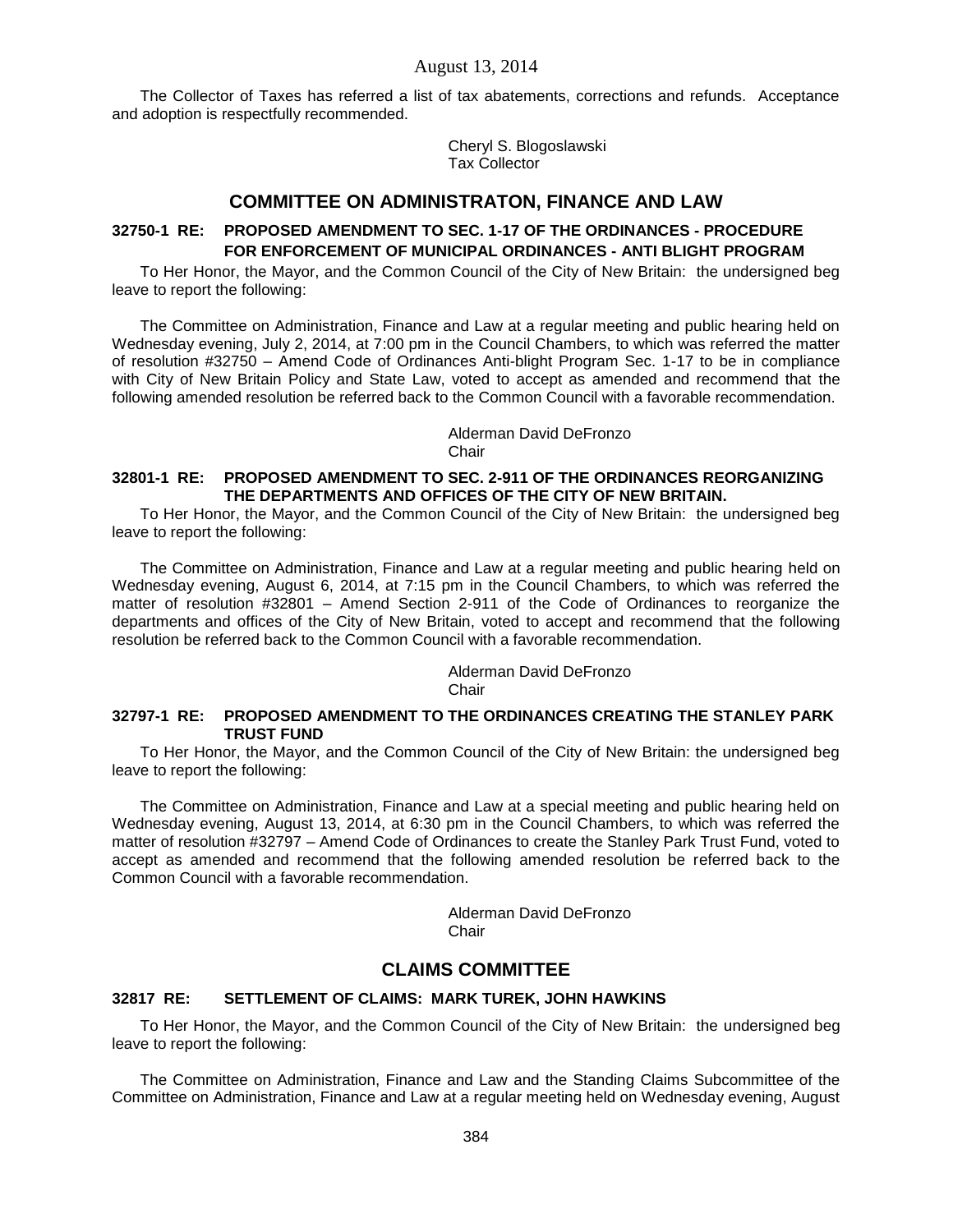6, 2014, at 6:00 pm in Room 201, City Hall, having held public hearings and made investigations of said claims, respectfully begs leave to recommend the following:

- A. RESOLVED; that Mark Turek of 104 Maiden Lane, Bristol, CT, be given leave to withdraw his claim for property damages sustained on February 22, 2014.
- B. RESOLVED; that the sum of \$41,309.46 be paid to John Hawkins IV and Lucas M. Watson, his attorney, in full settlement of his claim of property damages sustained as a result of the City's main line back up on June 14, 2013.

Alderman Carlo Carlozzi, Jr. **Chair** 

# **CONSOLIDATED COMMITTEE**

# **32766-1 RE: SALE OF PATTON BROOK WELL**

To Her Honor, the Mayor, and the Common Council of the City of New Britain: the undersigned beg leave to report the following:

The Consolidated Subcommittee of the Common Council at a regular meeting held on Thursday evening, July 17, 2014, at 7:00 pm in the Council Chambers, to which was referred the matter of resolution #32766 – sale of Patton Brook Well to the Board of Water Commissioners of the Town of Southington for \$1,300,000, voted to accept and recommend that the following resolution be referred back to the Common Council with a neutral recommendation.

> Alderman Emmanuel Sanchez Chair

# **COMMITTEE ON LICENSES**

# **32796-1 RE: LICENSE - OKTOBERFEST FESTIVAL SEPT. 12 THRU SEPT. 14, 2014**

To Her Honor, the Mayor, and the Common Council of the City of New Britain: the undersigned beg leave to report the following:

The Committee on Licenses, held a meeting on Monday, August 11, 2014, at 7:00 pm in the Council Chambers, voted to accept and to refer back to the Common Council with a favorable recommendation the following:

RESOLVED; by the Common Council of the City of New Britain that the Mayor be and is hereby authorized to issue to the Plans So Grand, LLC. said licenses as may be issued under Chapter 5, Section 5-15 through 5-22, of the Code of Ordinances for the period of Friday, September 12, 2014, from 5:00 pm – 12:00 am, Saturday, September 13, 2014, from 10:00 am to 12:00 am, and Sunday, September 14, 2014, from 10:00 am to 8:00 pm, for the purpose of conducting the Oktoberfest to be held in Downtown New Britain. Festival to take place on both sides of Main Street from the northeast corner of Chestnut Street north to the south corner of Columbus Boulevard and West Main Street from the east corner of High Street east to Scalise Drive.

> Alderman Adam Platosz Chair

# **REPORTS OF STANDING COMMITTEES, BOARDS, COMMISSIONS AND DEPARTMENTS**

# **PURCHASING DEPARTMENT**

**32811 RE: COOPERATIVE PURCHASING, NEW COMMERCIAL MOWERS - STANLEY GOLF COURSE**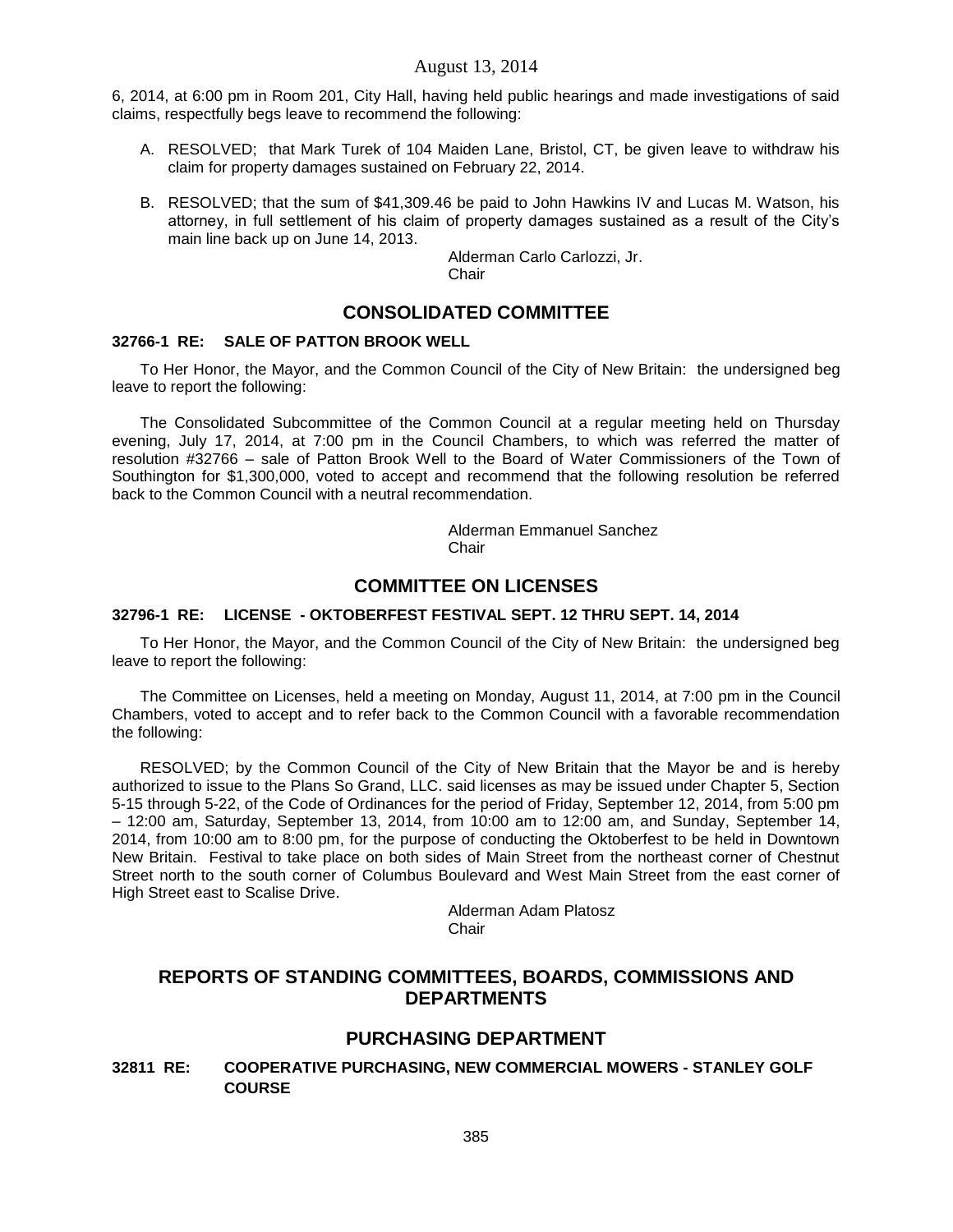To Her Honor, the Mayor, and the Common Council of the City of New Britain: the undersigned beg leave to report the following:

In accordance with City Code of Ordinances, Chapter 2, Article VIII, Division 1, Section 2-538 (a), a purchase order was requested for the following under the State of Connecticut's Cooperative Purchasing Plan for the Public Works Department, Parks and Recreation Division, Stanley Golf Course.

| Supplier                                         | Item                         | Quantity | Each/Price  |
|--------------------------------------------------|------------------------------|----------|-------------|
| <b>Turf Products Corporation</b><br>Enfield, CT. | <b>Toro Reelmaster Mower</b> |          | \$44,327.51 |
|                                                  |                              | Total    | \$88,655.02 |

The Parks and Recreation Division, Stanley Golf Course, requested the purchase of two (2) new Toro Reelmaster Mowers utilizing the State of Connecticut's Contract Award #13PSX0321. The new Toro Reelmaster Mowers will replace existing Commercial Mowers that the Stanley Golf Course has been utilizing since 1999. The reels on the existing Commercial Mowers are deteriorating and need replacement. Because these existing Commercial Mowers are old, parts are becoming obsolete and no longer available causing the Commercial Mowers to become unrepairable. Funding is available for this purchase in the Public Works Department, Park and Recreation Division's Stanley Golf Course account numbers 0042010114-56044, Fiscal Year 2014 Capital Equipment Stanley Golf Course Mower and 201420101-5740, Stanley Golf Course, Other Miscellaneous Equipment.

RESOLVED: That the Purchasing Agent is hereby authorized to issue a purchase order for \$88,655.02 to Turf Products Corporation of Enfield, CT for the purchase of two (2) Toro Reelmaster Mowers for the Public Works Department, Parks and Recreation Division, Stanley Golf Course utilizing the State of Connecticut's Cooperative Purchasing Plan, Contract Award #13PSX0321.

#### Jack Pieper Purchasing Agent

Ald. Carlozzi moved to accept and adopt, seconded by Ald. Collins. So voted. Approved August 19, 2014 by Mayor Erin E. Stewart.

#### **32812 RE: NEW BRITAIN STADIUM SEATS - PARK AND RECREATION DEPARTMENT**

To Her Honor, the Mayor, and the Common Council of the City of New Britain: the undersigned beg leave to report the following:

In accordance with City Code of Ordinances, Chapter 2, Article VIII, Division 1, Section 2-538 (a), a purchase order was requested by the New Britain Public Works Department, Park and Recreation Division for the purchase of New Britain Stadium Seats.

| Supplier              | Need Seats       | Quantity | Unit Price                 | <b>Total Price</b> |
|-----------------------|------------------|----------|----------------------------|--------------------|
| <b>Hussey Seating</b> | 19" Plastic Seat | 65       | \$61.00                    | \$3,965.00         |
| Company               | 20" Plastic Seat | 50       | \$61.00                    | \$3,050.00         |
| North Berwick, ME.    | 21" Plastic Seat | 230      | \$63.00                    | \$14,490,00        |
|                       |                  |          | Manufacturing set up fees: | \$1,500.00         |
|                       |                  |          | Shipping fees:             | \$1,400.00         |
|                       |                  |          | Total Cost:                | \$24,405.00        |

The New Britain Public Works Department, Park and Recreation Division has requested the purchase of replacement seats for the New Britain Stadium. The seating was manufactured by the Hussey Seating Company and installed at the stadium in 1996. There are three hundred and forty-five (345) seats that are broken and cannot be sat on by the public attending games at the stadium. The broken seats need to be replaced so that attendees of the games can sit in the seats they have a ticket for. There are three different size seats that coincide with the dimensions of the rows and isles that they are located in. The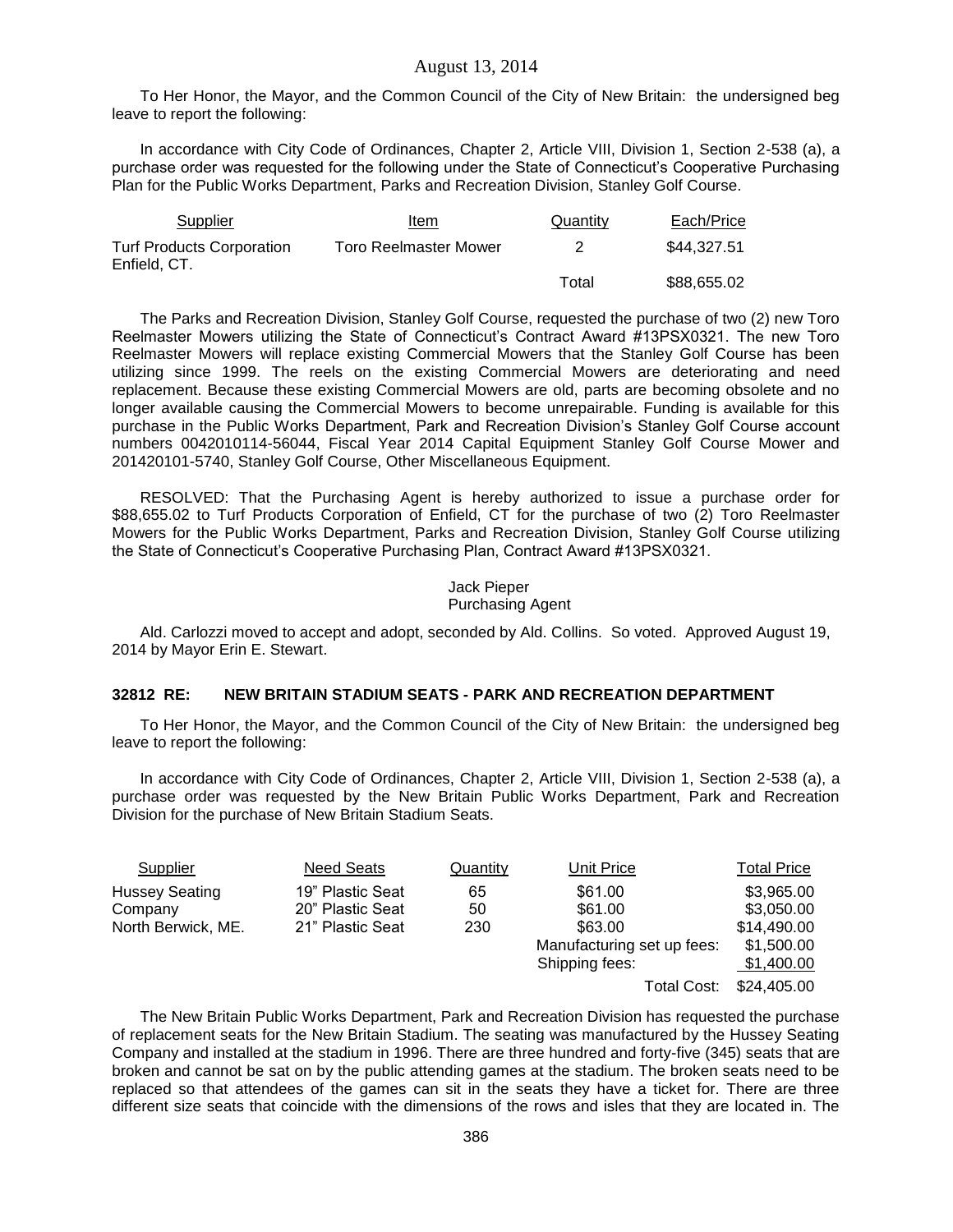Hussy Seating Company still has the molds to manufacturer the needed replacement seats. They are the sole provider of these seats. Funding is available for this purchase in the Public Works Department, Park and Recreation Division's account number 0083237601-5659, Citywide Park Improvements, Operating Material and Supplies.

RESOLVED: That the Purchasing Agent is hereby authorized to issue a purchase order for \$24,405.00 to Hussey Seating Company of North Berwick, ME for the purchase of replacement seats for the New Britain Stadium for the Public Works Department, Park and Recreation Division.

#### Jack Pieper Purchasing Agent

Ald. Trueworthy moved to accept and adopt, seconded by Ald. Collins. So voted. Approved August 19, 2014 by Mayor Erin E. Stewart.

# **ZONING COMMMITTEE**

### **32638-2 RE: CHANGE OF ZONE ON STANLEY STREET, BETWEEN TALCOTT STREET AND PECK STREET FROM T (TWO FAMILY) TO B-3 (SECONDARY BUSINESS)**

To Her Honor, the Mayor, and the Common Council of the City of New Britain: the undersigned beg leave to report the following:

The Common Council as the Zoning Authority of the City of New Britain, at a regular meeting and public hearing, held on August 5, 2014, voted to accept the following proposed zone change to the zoning map and refer back to the Common Council with a favorable recommendation.

To amend the zoning map to change the zoning of properties having frontage on Stanley Street, between Talcott Street and Peck Street, from T (Two-Family) to B-3 (Secondary Business).

> Alderman Carlo Carlozzi, Jr. **Chair**

Ald. Bielinski, Sanchez and Smedley recused themselves – they did not attend the Zoning Committee meeting, nor did they listen to the tape. Ald. Trueworthy moved to accept and adopt, to take effect ten days from the date of the Mayor's signature. Motion seconded by Ald. Collins. So voted. Approved August 19, 2014 by Mayor Erin E. Stewart.

Ald. Bielinski, Sanchez and Smedley returned to the Chambers.

# **RESOLUTIONS RETURNED FROM COMMITTEE**

# **32750-2 RE: AMENDMENT TO SEC. 1-17 OF THE ORDINANCES - ANTI BLIGHT PROGRAM - ENFORCEMENT OF MUNICIPAL ORDINANCES**

To Her Honor, the Mayor, and the Common Council of the City of New Britain: the undersigned beg leave to recommend the adoption of the following:

Resolution Summary: PURPOSE.

BE IT ORDAINED BY THE COMMON COUNCIL OF THE CITY OF NEW BRITAIN that Article III of the Code of Ordinances, City of New Britain, be amended by amending Article III Anti-blight Program Sec. 1-17 to be in compliance with City of New Britain Policy and State Law (inserted text appears in underline; deleted text appears in strikethrough; new sections begin with the word [new]):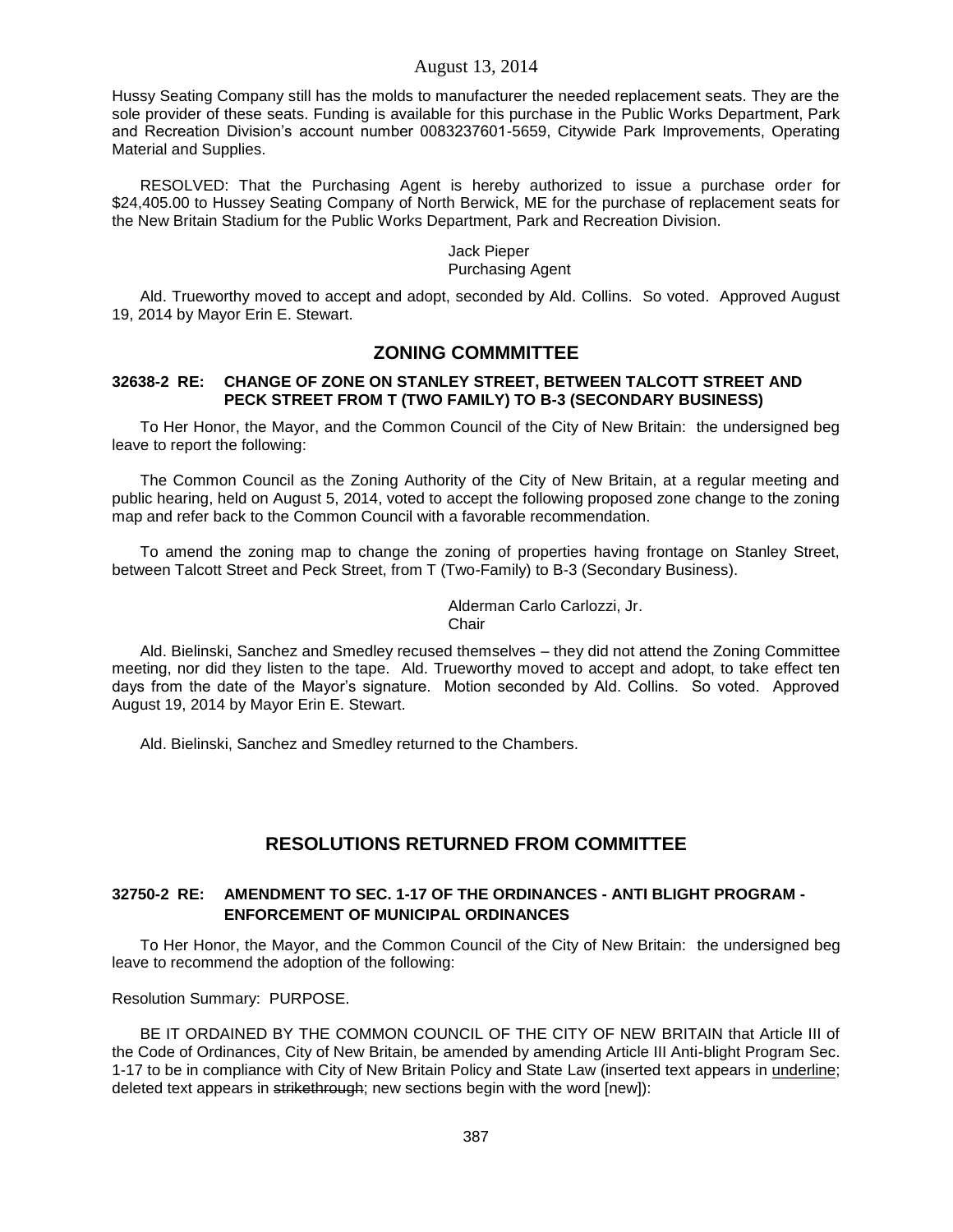Sec. 1-17. Procedure for enforcement of municipal ordinances.

(a) Appointment of hearing officers. In accordance with section 7-152c of the General Statutes the following procedure is established for the enforcement of citations for violation of the ordinances of the City of New Britain. This section shall not apply to existing sections of the Code of Ordinances which already have an appeal or hearing procedure contained therein. The mayor as the chief executive officer of the city is hereby authorized to appoint a committee of no less than three (3) hearing officers to conduct hearings as authorized by this article. No such hearing officer shall be a police officer, or employees or persons who issue citations. No such hearing officer or person working under the direction of such hearing officer may otherwise directly or indirectly engage in the private business of collecting the fines, assessments or judgments imposed hereunder. All such citation hearing officers shall serve for a term of two (2) years.

(b) Notice to persons issued citations. Within twelve (12) months from the expiration of the final period for the uncontested payment of fines, penalties, costs or fees for any citation issued under any ordinance adopted pursuant to section 7-148 of the General Statutes, the finance director director of the Department of Licenses, Permits & Inspections or his or her designee shall send notice to inform the person cited by first class mail at his address according to the registration records of the State of Connecticut Department of Motor Vehicles City of New Britain, Land Records and or Tax Records. Such notice shall inform the person cited:

(1) Of the allegation against him and the amount of the fines, penalties, and costs of fees due;

(2) That he/she may contest his/her liability before a citation hearing officer by delivering in person or by mail written notice within ten (10) days of the date thereof;

(3) That if he/she does not demand such a hearing, an assessment and judgment shall enter against him/her; and

(4) That such judgment may issue without further notice.

(c) Admission of citation violation. If the person receiving the notice required pursuant to subsection 1- 17(b) hereof does not either (a) pay the full amount of the fines, penalties, costs or fees without requesting a hearing, or (b) request a hearing as provided herein, within ten (10) days after the date of such notice, such person shall be deemed to have admitted liability and the finance director mayor and his or her designee shall certify such person's failure to respond to the hearing officer. The hearing officer shall thereupon enter and assess the fines, penalties, costs or fees provided for by the applicable ordinance and shall follow the procedures set forth herein. If the person who is sent notice pursuant to subsection 1-17(b) wishes to admit liability for any alleged violation, he/she may, without requesting a hearing, pay the full amount of the fines, penalties, costs or fees admitted to in person or by mail to the finance director director of the Department of Licenses, Permits & Inspections or his or her designee. Such payment shall be inadmissible in any proceeding, civil or criminal, to establish the conduct of such person or other person making the payment.

(d) Appeal process. Any person receiving a notice pursuant to subsection 1-17(b) of this article may request a hearing by mailing or delivering such request in writing to the hearing officer at the place designated within ten (10) days after the date of such notice. The chair of the hearing committee shall promptly schedule a hearing and give notice of the date, time and place of such hearing to the person requesting it. Such hearing shall be held not less than fifteen (15) nor more than thirty (30) days from the date of the mailing of notice, provided the chair of the hearing committee shall grant any reasonable request by any interested party for postponement or continuance upon good cause shown. An original certified copy of the initial notice of citation issued by the police officer or other issuing officer or employee shall be filed and retained by the city, and shall be deemed to be a business record within the scope of section 52-180 [of the General Statutes] and evidence of the facts contained therein. The presence of the policeman or issuing officer or employee shall be required at the hearing if the person requesting the hearing so requests. A designated city official or employee, other than a hearing officer, may present evidence on behalf of the city. If such person fails to appear at a hearing, the presiding hearing officer may enter an assessment of default against him/her, in the amount of the fines, penalties, costs or fees provided for by the applicable ordinance. The hearing committee may accept from such person copies of police reports, investigatory and citation reports, and other official documents by mail and may determine thereby that the appearance of such person is unnecessary. The hearing officer shall conduct the hearing in the order and form and with such methods of proof as he/she deems fair and appropriate. The rules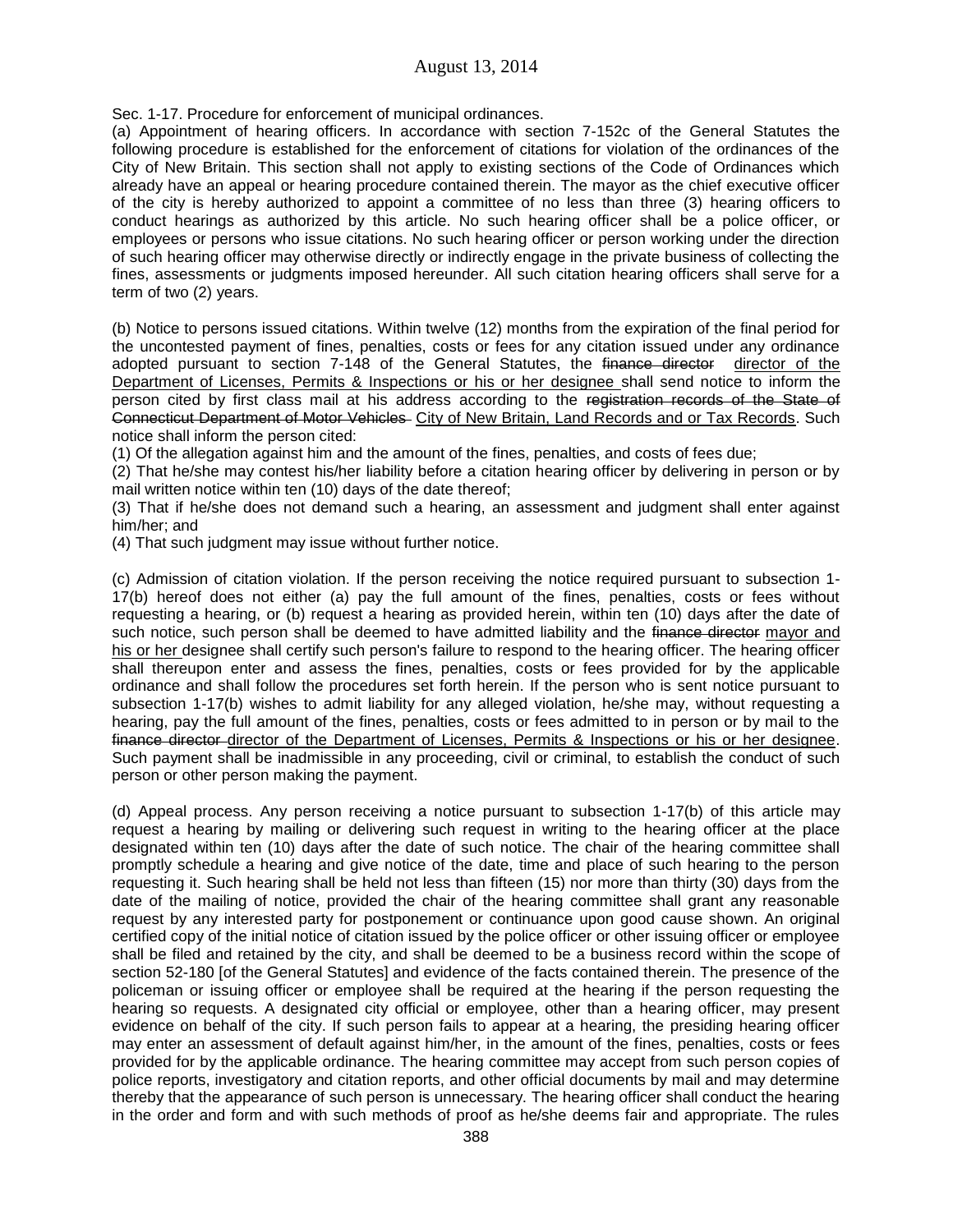regarding the admissibility of evidence shall not be strictly applied, but all testimony shall be given under oath or affirmation.

(e) Decision of hearing officer; failure to pay assessment. The hearing committee presiding at any hearing convened in accordance with the provisions of this article shall announce his/her decision at the end of the hearing. If the hearing committee determines the person is not liable, they shall dismiss the matter and enter their determination in writing accordingly provided however, that any decision may not provide a waiver of compliance with any municipal ordinance. If the hearing committee determines the person is liable for the violation, they shall forthwith enter and assess the fines, penalties, costs or fees against such person as provided by the applicable ordinance. If such assessment is not paid on the date of its entry, the chair of the hearing committee shall send by first class mail a notice of assessment to the person found liable and shall file, not less than thirty (30) days nor more than twelve (12) months after such mailing, a certified copy of the notice or assessment with the clerk of a superior court facility designated by the chief court administrator, together with an entry fee of eight dollars (\$8.00), or such other amount as may from time to time be required by law, and request that said clerk enter judgment against such person in favor of the City of New Britain as provided in this article. The certified copy of the notice of assessment shall constitute a record of assessment. Within such twelve-month period, assessments against the same person may be accrued and filed as one record of assessment. The clerk shall enter judgment, in the amount of such record of assessment and court costs of eight dollars (\$8.00), against such person in favor of the municipality. Notwithstanding any provision of the general statutes, the hearing committee assessment, when so entered as a judgment, shall have the effect of a civil money judgment and a levy of execution on such judgment may issue without further notice to such person.

(f) Right to judicial review. The person against whom an assessment has been entered in accordance with this article is entitled to judicial review by way of appeal. An appeal shall be instituted within thirty (30) days of the mailing of notice of such assessment by filing a petition to reopen assessment, together with an entry fee for a small claims case pursuant to section 52-259 [of the General Statutes] , at the superior court facility designated by the chief court administrator, which shall entitle such person to a hearing in accordance with the rules of the judge of the superior court. (Res. No. 29317-4, 11-8-06)

> Alderman Jamie Giantonio Alderman Don Naples Alderman Wilfredo Pabon Alderman Daniel Salerno Alderman Lou Salvio

Ald. Giantonio moved to accept and adopt, seconded by Ald. Pabon. So voted. Approved August 19, 2014 by Mayor Erin E. Stewart.

# **32801-2 RE: AMENDMENT TO SEC. 2-911 OF THE ORDINANCES REORGANIZING THE DEPARTMENTS AND OFFICES OF THE CITY OF NEW BRITAIN**

To Her Honor, the Mayor, and the Common Council of the City of New Britain: the undersigned beg leave to recommend the adoption of the following:

Resolution Summary: PURPOSE: To reorganize the departments and offices of the City of New Britain.

BE IT ORDAINED BY THE COMMON COUNCIL OF THE CITY OF NEW BRITAIN that the Code of Ordinances be amended by amending Sec. 2-911 of Chapter 2 to read as follows (inserted text appears in underline; deleted text appears in strikethrough; new sections begin with the word [new]; amendment inserted text appears in *italic bold underline*; amendment deleted text appears in *italic bold strikethrough*):

#### Sec. 2-911. REORGANIZATION PLAN

(a) Pursuant to Section 5-4 of the City Charter, there is hereby enacted an amended reorganization plan. This plan shall include the reorganization of all city departments and offices except the Common Council and Board of Education. As a result of this reorganization plan, there shall hereby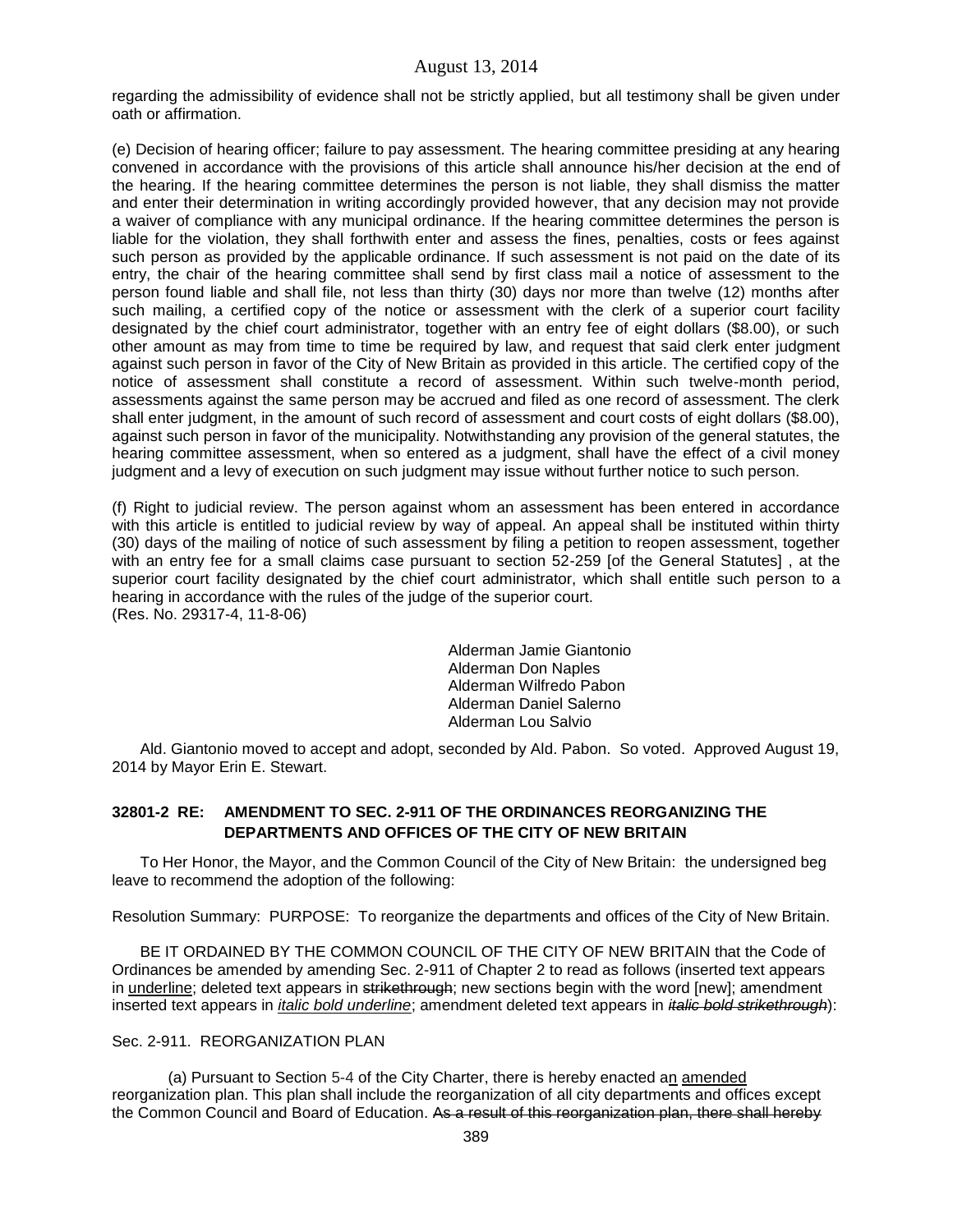be six (6) departments in the City of New Britain. Those departments shall be formed from departments existing prior to this reorganization, as follows:

- 1. Community Services Department which shall consist of:
- a. Health department b. Licenses, permits and inspections department c. Senior center department d. Parks & recreation department (persons with disabilities) e. Parks & recreation department (youth Services) **Parks & recreation department (veterans services)**
- g. Human rights and opportunities
- h. Welfare department

2. Finance administration which shall consist of:

- a.. Office of the assessor
- b. Finance department (including central administration, Information
- technology, purchasing)
- c. Property management department (parking ticket office)
- d. Tax collector's office
- e. Water department (billing and financial administrative)
- 3. Legal services department which shall consist of :
- a. Town and city clerk
- b. Corporation counsel's office
- c. Democratic registrar of voters
- d. Personnel department
- e. Republican registrar of voters
- 4. Economic and policy department which shall consist of:
- a. Office of the Mayor
- b. Department of municipal development (including city plan and HUD funds administration)
- c. Municipal economic development authority
- 5. Public safety department which shall consist of:
- Emergency management
- b. Fire department
- c. Police department
- d. Public safety telecommunications department
- 6. Public works department which shall consist of:
- a. Park & recreation department (except persons with disabilities, youth services and veterans services and including Stanley Golf Course and Driving Range and Fairview Cemetery);
- b. Property management department (except parking ticket office)
- c. Public works department (including sewer operating)
- d. Water department (water maintenance).

## A. Mayor

1. Office of the Mayor, which shall include: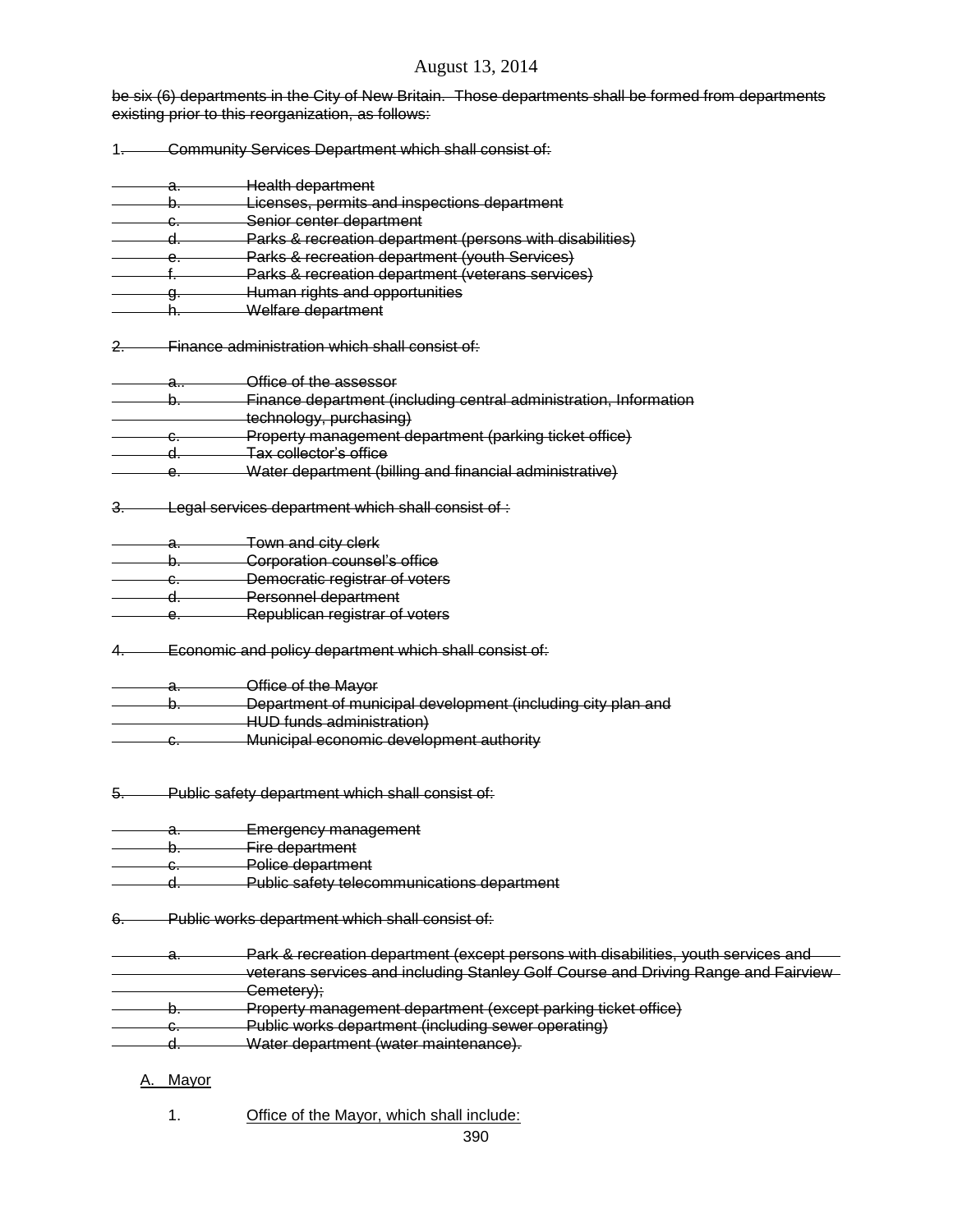- a. Municipal Economic Development Authority
- 2. Corporation Counsel which shall include:
	- a. Department of Human Resources and Personnel
	- b. Human Rights and Opportunities
- 3. Police Department
- 4. Fire Department
- 5. Public Safety Telecommunications Department
- 6. Public Works Department, which shall include:
- a. Administrative Services
- b. Field Services & Parks Division, which shall include:
	- a. Stanley Golf Course maintenance
	- b. Cemetery maintenance
- c. Fleet and Facilities Division
- d. Water & Sewer Division
- 7. Recreation and Community Services Department, which shall include:
	- a. Recreation Division, which shall include:
		- a. All recreation programming
		- b. Stanley Golf Course operations
		- c. Cemetery operations
	- b. Community Services Division, which shall include:
		- a. Youth & Family Services
		- b. Persons with Disabilities
		- c. Veterans Services
		- d. Fair Housing
	- c. Senior Center
- 8. Finance Department, which shall include:
	- a. Central Administration, which shall include:
		- a. Treasury & Accounting Functions
		- b. Budget & Capitol Projects
		- c. Water/Sewer Billing & Assessments
		- d. Purchasing & Risk Management
	- b. City Assessor
- 9. Information Technology Department
- 10. Health & Building Services Department, which shall include:
	- a. Building/Housing Inspections and Permitting
		- b. Health Inspections and Permitting
		- c. Nursing Services
- 11. Department of Municipal Development, which shall include:
	- a. HUD Funds Administration
	- b. City Plan & Zoning
- B. Elected Officials
- 1. Town and City Clerk
- 2. Tax Collector
- 3. Registrars of Voters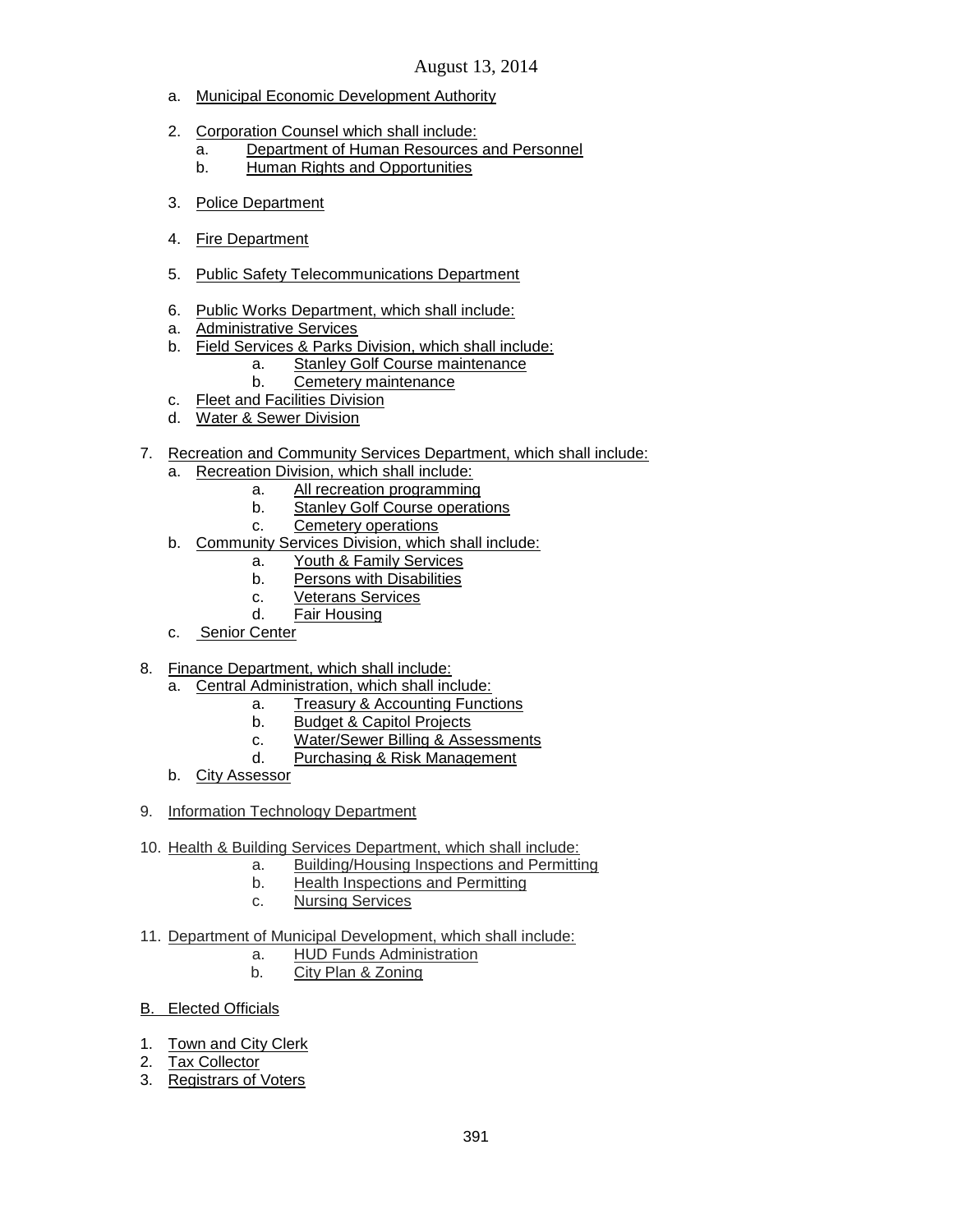C. (b) Notwithstanding any provision of the Ordinances of the City of New Britain, except in the case of the fire, police and public safety telecommunications departments, whenever said Ordinances refer to any department or office, or portion, function or the department head thereof, the functions, powers and responsibilities referred to therein shall be vested in such reorganized department, or, as the case may be, in the department head of such reorganized department. When the terms used to describe the departments, department heads and offices set forth in this reorganization ordinance differ from the terms contained in other sections of the Code of Ordinances; the reorganization ordinance shall control and be applicable.

## Alderman Wilfredo Pabon

Ald. Pabon moved to accept and adopt, seconded by Ald. Giantonio. Roll call vote – 12 in favor, 3 opposed. IN FAVOR: Ald. Black, Collins, Sanchez, Carlozzi, Defronzo, Salvio, Pabon, Giantonio, Smedley, Salerno, Naples and Bielinski. OPPOSED: Ald. Trueworthy, Magnuszewski and Platosz. RESOLUTION ADOPTED.

#### **32766-2 RE: THE SALE OF PATTON BROOK WELL TO THE BOARD OF WATER COMMISSIONERS OF THE TOWN OF SOUTHINGTON FOR THE PURCHASE PRICE OF \$1,300,000.00**

To Her Honor, the Mayor, and the Common Council of the City of New Britain: the undersigned beg leave to recommend the adoption of the following:

WHEREAS, the City of New Britain and Board of Water Commissioners lease the Patton Brook Well located in Southington, Connecticut to the Board of Water Commissioners of the Town of Southington; AND

WHEREAS, Patton Brook Well has been verified to be Class I Water Company Land by the Connecticut Department of Public Health, Water Supplies Section; AND

WHEREAS, the Lease Agreement expires on June 30, 2014; AND

WHEREAS, the Board of Water Commissioners of the Town of Southington has offered to purchase the Patton Brook Well for One Million Three Hundred Thousand & 00/l00 (\$1,300,000.00) Dollars ; AND

WHEREAS, in connection with the proposed sale, the City of New Britain Board of Water Commissioners is required to relinquish its diversion registration of 1.207 million gallons per day permitted withdrawal capacity and all riparian rights for this parcel to Southington; AND

WHEREAS, the City of New Britain Board of Water Commissioners will be required to obtain the approval of the Connecticut Department of Public Health, Water Supplies Section to sell Patton Brook Well because it is Class I Water Company Land; AND

WHEREAS, Section 15-4(x) authorizes the City of New Britain to sell water property it no longer needs subject to approval of the Board of Water Commissioners and Common Council; AND

WHEREAS, the City of New Britain Board of Water Commissioners voted at its Meeting of June 10, 2014 to sell the Patton Brook Well to the Board of Water Commissioners of the Town of Southington, and to forward the sale to the Mayor and Common Council with a favorable recommendation for their approval; AND

WHEREAS, Mayor Erin E. Stewart has approved the sale of Patton Brook Well and recommends it to the Common Council of the City of New Britain; therefore, be it

RESOLVED, that the Common Council of the City of New Britain hereby approves the sale of Patton Brook Well by the City of New Britain Board of Water Commissioners to the Board of Water Commissioner of the Town of Southington for a purchase price of One Million Three Hundred Thousand & 00/l00 (\$1,300,000.00) Dollars and the Mayor and the Chairman of the City of New Britain Board of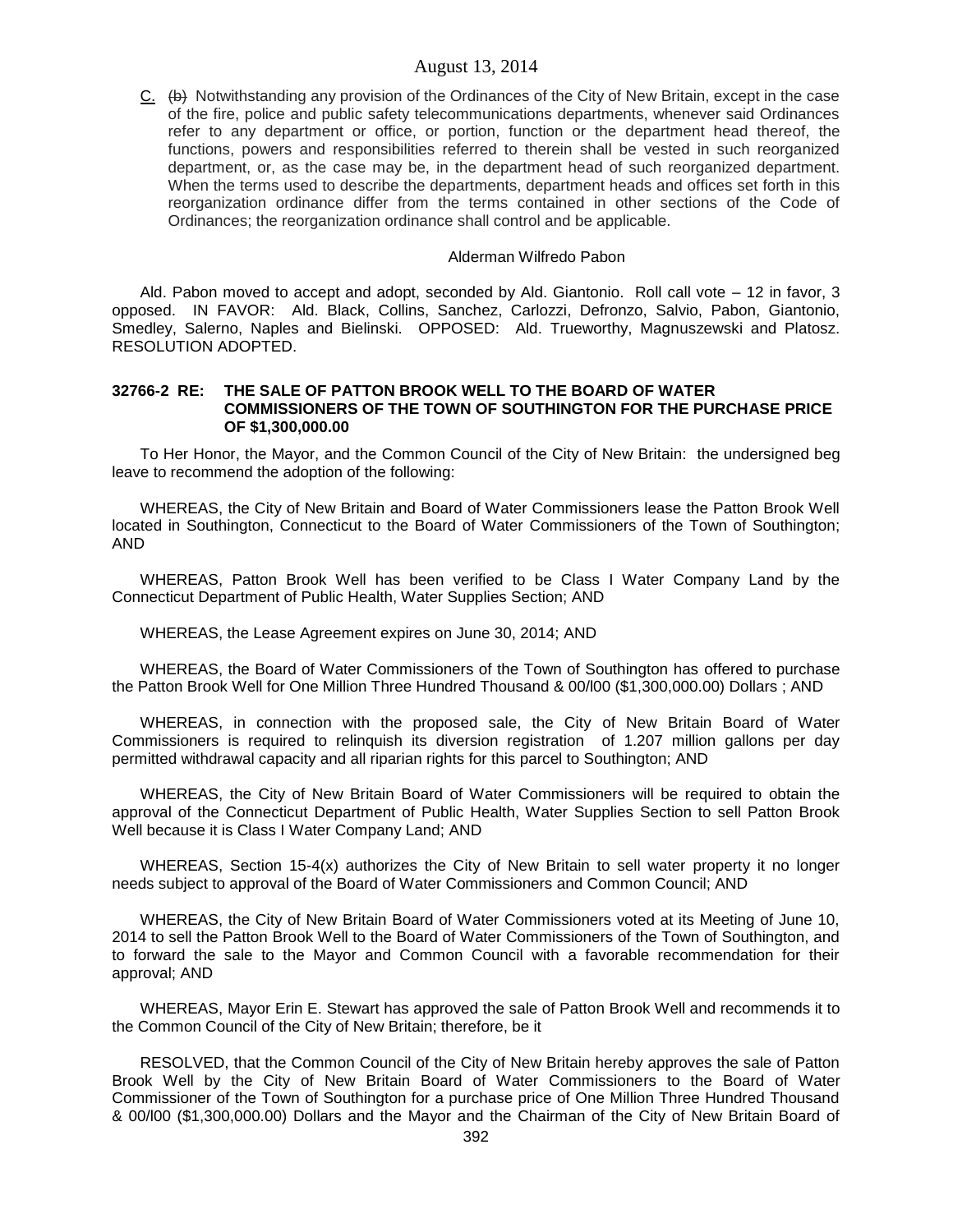Water Commissioners are hereby authorized to execute any and all documents necessary for the conveyance of said property.

#### Alderman Adam Platosz

Ald. Platosz moved to accept and adopt, seconded by Ald. Giantonio. Roll call vote – 7 in favor, 8 opposed. IN FAVOR: Ald. Collins, Salvio, Pabon, Giantonio, Smedley, Salerno and Naples. OPPOSED: Ald. Trueworthy, Magnuszewski, Black, Platosz, Sanchez, Carlozzi, DeFronzo and Bielinski. RESOLUTION DEFEATED.

# **32796-2 RE: LICENSE - OKTOBERFEST FESTIVAL SEPT. 12, 2014 THRU SEPT. 14, 2014**

To Her Honor, the Mayor, and the Common Council of the City of New Britain: the undersigned beg leave to recommend the adoption of the following:

RESOLVED; by the Common Council of the City of New Britain that the Mayor be and is hereby authorized to issue to the Plans So Grand, LLC. said licenses as may be issued under Chapter 5, Section 5-15 through 5-22, of the Code of Ordinances for the period of Friday, September 12, 2014, from 5:00 pm – 12:00 am, Saturday, September 13, 2014, from 10:00 am to 12:00 am, and Sunday, September 14, 2014, from 10:00 am to 8:00 pm, for the purpose of conducting the Oktoberfest to be held in Downtown New Britain. Festival to take place on both sides of Main Street from the northeast corner of Chestnut Street north to the south corner of Columbus Boulevard and West Main Street from the east corner of High Street east to Scalise Drive.

#### Alderman Adam Platosz

Ald. Platosz moved to accept and adopt, seconded by Ald. Bielinski. Resolution adopted with Ald. Carlozzi opposed. Approved August 19, 2014 by Mayor Erin E. Stewart.

# **NEW BUSINESS**

# **RESOLUTIONS**

## **32819 RE: PROPOSED SALE OF 56 HOWARD STREET TO JALLDYZE SHYQERIU AND NDRICIM DALANI FOR NOT LESS THAN \$25,000.00**

To Her Honor, the Mayor, and the Common Council of the City of New Britain: the undersigned beg leave to recommend the adoption of the following:

Resolution Summary: PURPOSE. To convey a City of New Britain-owned property for rehabilitation and housing.

WHEREAS, the City of New Britain currently owns property known as 56 Howard Street which had been acquired through the foreclosure process and has been vacant since 2/26/13; and

WHEREAS, Jalldyze Shyqeriu and Ndricim Dalani have offered to purchase the property for Twenty Five Thousand Dollars (\$25,000.00) and will rehabilitate the condition of the building; and

WHEREAS, Jalldyze Shyqeriu and Ndricim Dalani are proposing to convert the present four family home into a two family dwelling to be used as rental property; and

WHEREAS, it is in the best interest of the City of New Britain to have this property rehabbed and restored to the grand list; now therefore, be it

RESOLVED, that Erin E. Stewart, Mayor, be and is hereby authorized to negotiate and execute on behalf of the City of New Britain a Purchase and Sales Agreement with Jalldyze Shyqeriu and Ndricim Dalani for property known as 56 Howard Street and to execute any and all documents necessary for the conveyance of said property in accordance with the terms of said agreement at a sales price not less than Twenty Five Thousand Dollars (\$25,000.00).

> Alderman Michael Trueworthy Property Management Liaison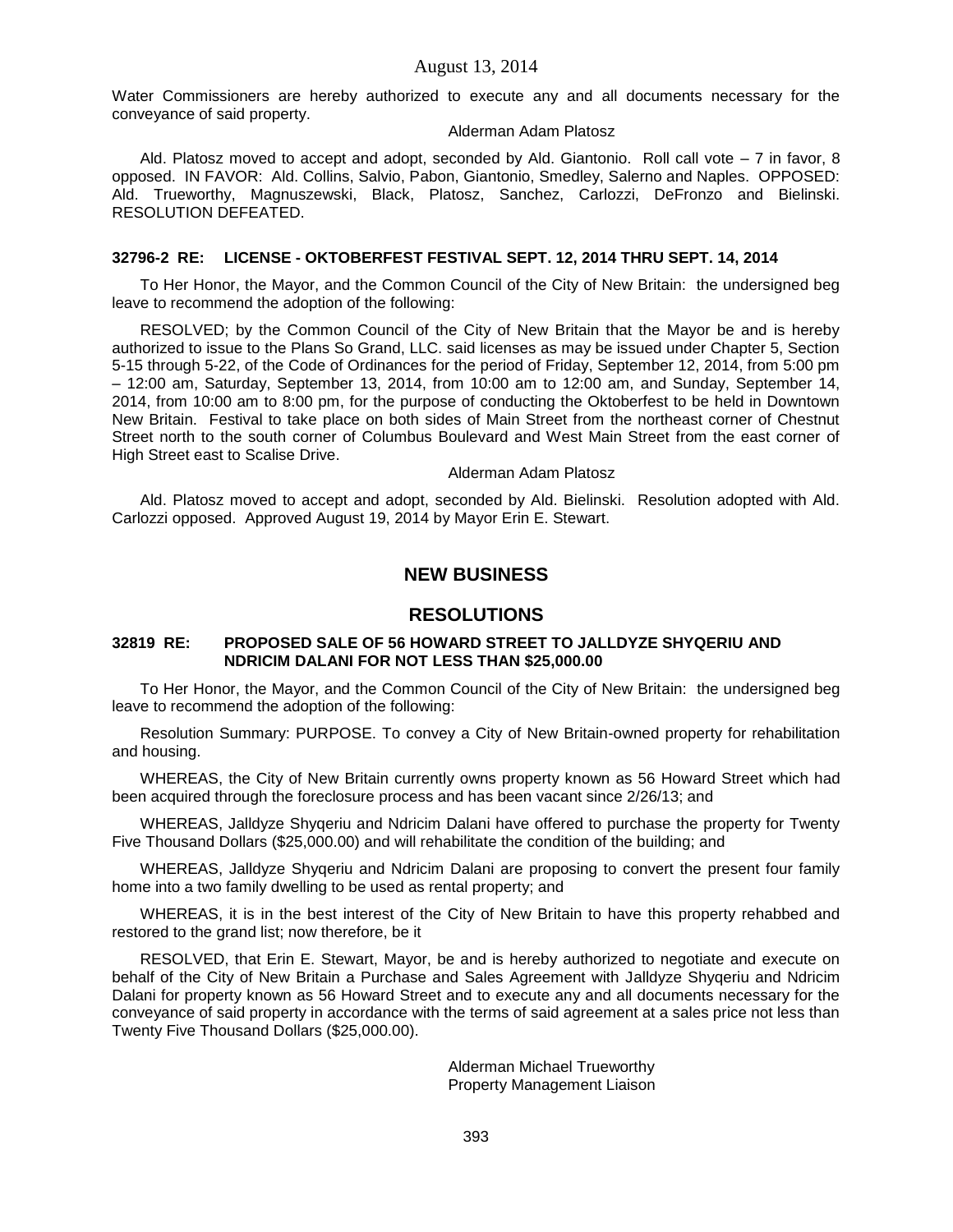Ald. Trueworthy moved to accept and refer to the Committee on Planning, Zoning and Housing, seconded by Ald. Bielinski. So voted. Approved August 19, 2014 by Mayor Erin E. Stewart.

## **32820 RE: THE PROPOSED SALE OF 66 WINTHROP STREET TO SHAWNOY AND KARI HENRY FOR NOT LESS THAN \$30,000.00**

To Her Honor, the Mayor, and the Common Council of the City of New Britain: the undersigned beg leave to recommend the adoption of the following:

Resolution Summary: PURPOSE. To convey a City of New Britain-owned property for rehabilitation and housing.

WHEREAS, the City of New Britain currently owns property known as 66 Winthrop Street which had been acquired through the foreclosure process and has been vacant since 11/18/13; and

WHEREAS, Shawnoy and Kari Henry have offered to purchase the property for Thirty Thousand Dollars (\$30,000.00) and will rehabilitate the condition of the building; and

WHEREAS, Shawnoy and Kari Henry are proposing to do extensive upgrade and modernization to meet City, State, Federal and insurance regulations such as a new roof, repairs to the foundation, upgrades to the electrical system and plumbing and heating system; and

WHEREAS, Shawnoy and Kari Henry would like to reside in and make 66 Winthrop Street their own home; and

WHEREAS, it is in the best interest of the City of New Britain to have this property rehabbed and restored to the grand list; now therefore, be it

RESOLVED, that Erin E. Stewart, Mayor, be and is hereby authorized to negotiate and execute on behalf of the City of New Britain a Purchase and Sales Agreement with Shawnoy and Kari Henry for property known as 66 Winthrop Street and to execute any and all documents necessary for the conveyance of said property in accordance with the terms of said agreement at a sales price not less than Thirty Thousand Dollars (\$30,000.00).

> Alderman Michael Trueworthy Property Management Liaison

Ald. Trueworthy moved to accept and refer to the Committee on Planning, Zoning and Housing, seconded by Ald. Bielinski. So voted. Approved August 19, 2014 by Mayor Erin E. Stewart.

#### **32821 RE: BUDGET AMENDMENT \$2,800 - FIRE DEPARTMENT**

To Her Honor, the Mayor, and the Common Council of the City of New Britain: the undersigned beg leave to recommend the adoption of the following:

Whereas, The New Britain Fire Department has applied for a fire prevention grant from FM Global:

Whereas, the New Britain Fire Department has requested funding to purchase four iPADs for the Fire Marshal's Office.

Whereas, the New Britain Fire Department has been awarded a total of \$2,800 for these purposes and is on a reimbursement basis.

Therefore, Be it Resolved, that a budget amendment within the Fire Department Grants Special Revenue Fund be made as follows:

| Revenue:       |                                   |         |
|----------------|-----------------------------------|---------|
| 226212110-4232 | <b>Grants &amp; Contributions</b> | \$2,800 |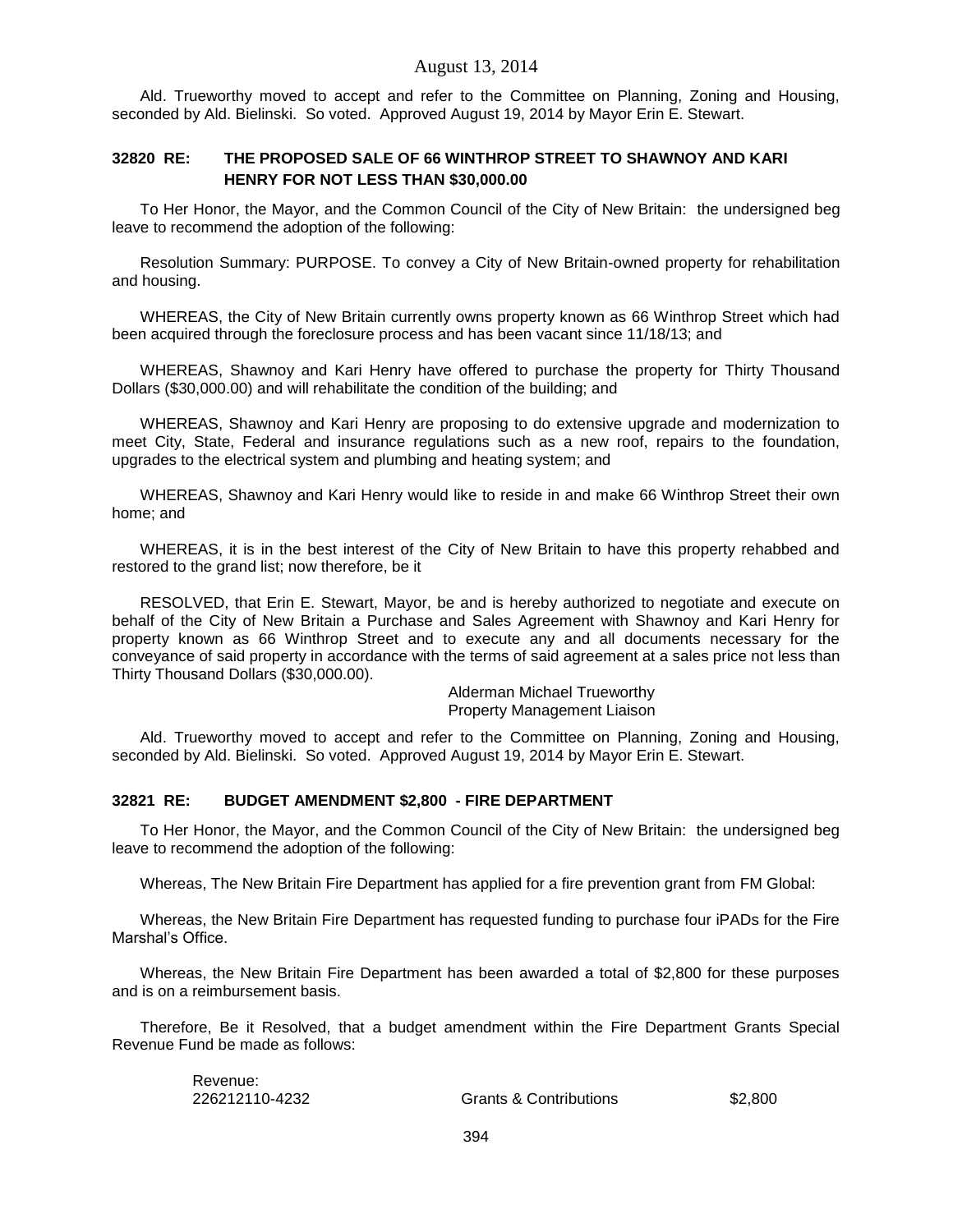Expenditures:

226212110-5740 Other Misc. Equipment \$2,800

Alderwoman Suzanne Bielinski Alderman Jamie Giantonio

Ald. Bielinski moved to accept and adopt, seconded by Ald. Giantonio. Roll call vote – all members voted in favor. Approved August 19, 2014 by Mayor Erin E. Stewart.

# **32822 RE: WITHDRAWAL FROM THE CENTRAL CONNECTICUT REGIONAL PLANNING AGENCY AND JOINING THE CAPITOL REGION COUNCIL OF GOVERNMENTS**

To Her Honor, the Mayor, and the Common Council of the City of New Britain: the undersigned beg leave to recommend the adoption of the following:

Resolution Summary: PURPOSE. To withdraw from The Central Connecticut Regional Planning Agency and to join the Capitol Region Council of Governments.

BE IT HEREBY RESOLVED BY THE CITY OF NEW BRITAIN, THAT WHEREAS the City of New Britain has recently been re-designated by the State of Connecticut Office of Policy and Management as a member of the Capitol Planning Region, and is now eligible to become a member of the Capitol Region Council of Governments.

NOW, THEREFORE, pursuant to authority under the City Charter, it is resolved this 13th day of August, 2014, by the Common Council that the following resolution is hereby adopted, in accordance with Section 8-36a and Section 4-124j of the Connecticut General Statutes and Section 249 of Public Act 13- 247:

The City of New Britain hereby declares its intent to withdraw from the Central Connecticut Regional Planning Association on June 30, 2014, and that such withdrawal will be final six months thereafter on December 31, 2014.

Furthermore, the City of New Britain shall continue to serve as a member of a transition board for the sole purpose of assisting the executive director in dissolving the CCRPA entity and all its assets and liabilities.

Resolved: That the Common Council of the City of New Britain hereby votes to join the Capitol Region Council of Governments, effective July 1, 2014, and toward that end, formally adopts Sections 4-124i to 4-124p, inclusive, of the Connecticut General Statutes, in accordance with the procedures set forth in Section 4-124j of the Connecticut General Statutes and Section 249 of Public Act 13-247.

Dated at New Britain, CT this 13th day of August, 2014.

Alderman Michael Trueworthy Alderwoman Suzanne Bielinski Alderman Wilfredo Pabon Alderman Jamie Giantonio

Ald. Bielinski moved to accept and adopt, seconded by Ald. Trueworthy. So voted. Approved August 19, 2014 by Mayor Erin E. Stewart.

# **32823 RE: THE RECEIPT OF ADDITIONAL FUNDING FROM THE STATE OF CT. DEPT. OF PUBLIC HEALTH - \$37, 085 - LEAD POISONING PREVENTION**

To Her Honor, the Mayor, and the Common Council of the City of New Britain: the undersigned beg leave to recommend the adoption of the following: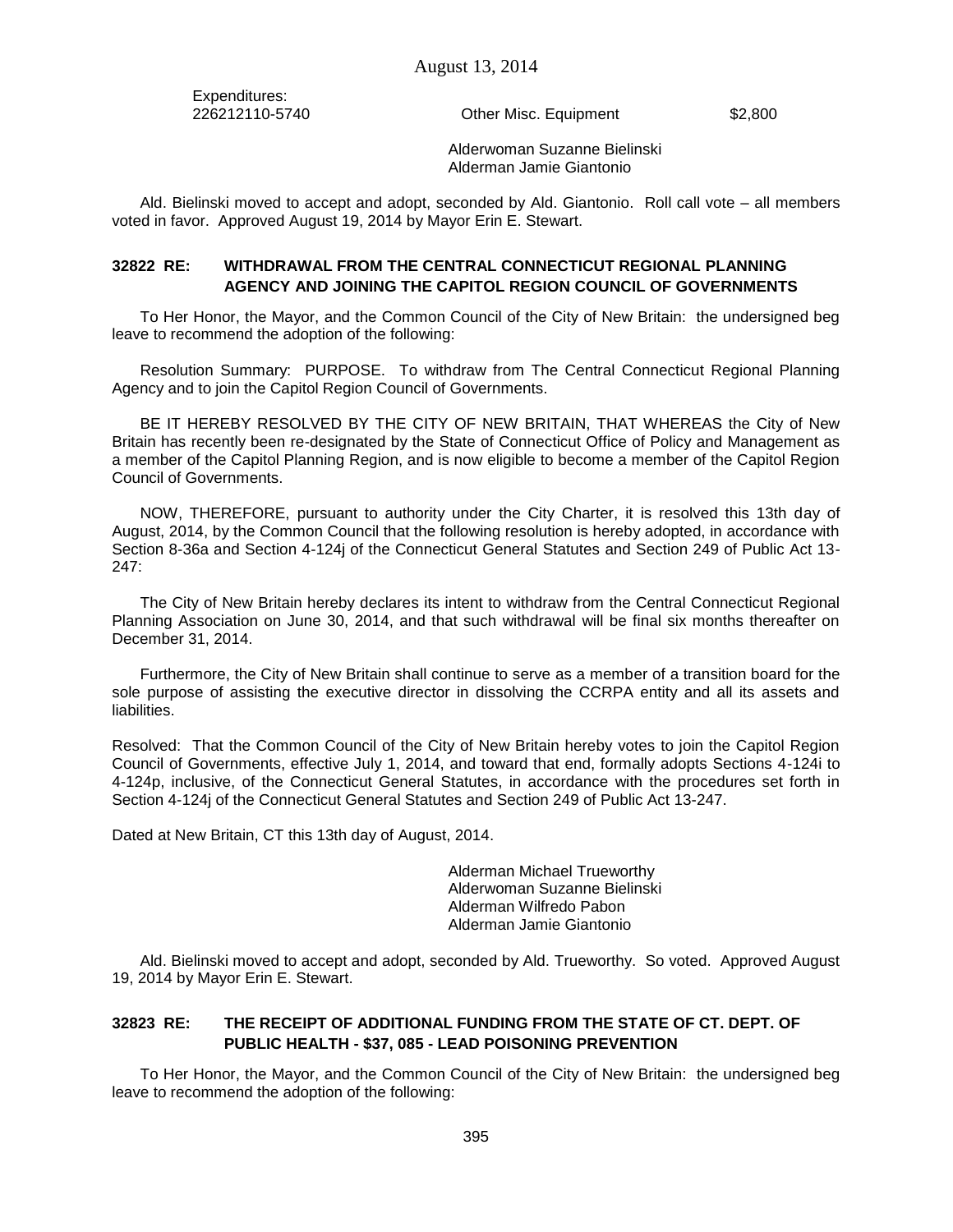Program Objective: To accommodate changes to the CT General Statutes related to lead poisoning and prevention that went into effect on January 1, 2009. In response, the Legislature made changes to Public Act 07-02 that include allocated funds for use by local health departments to assist in responding to an anticipated increase in case numbers and to support new lead activities. The new lead activities will include: referrals to medical providers for blood lead screening of children who are at risk for lead, environmental health case-management services for such children, and education for parents of these children.

Local Program Operation Department: Health, under the supervision of the Director.

Resolution Purpose: To approve the receipt of additional funding from the State of Connecticut Department of Public Health through this subcontract with the New Britain Health Department.

WHEREAS; the State Department of Public Health, through this subcontract, has notified the City that funding in the amount of \$37,085 has been awarded to the New Britain Health Department for fiscal year 7/1/14 through 6/30/15.

WHEREAS; the New Britain Health Department will utilize these funds to monitor blood lead screening of children who are at risk for lead poisoning and provide public health case-management services for such children and education to parents of such children,

THEREFORE BE IT RESOLVED, that The Mayor be authorized to sign the contract agreement for this program. And

RESOLVED, that the amount of \$37,085 be appropriated into the Health Per Capita Fund, Lead Poisoning Prevention and Control Program as follows:

| Revenue:       |                                           |          |
|----------------|-------------------------------------------|----------|
| 287522145-4222 | State of CT - CADH                        | \$37,085 |
| Expenditures:  |                                           |          |
| 287522145-5121 | <b>Full-Time Salaries</b>                 | \$26,179 |
| 287522145-5231 | Medicare                                  | \$380    |
| 287522145-5337 | Training                                  | \$500    |
| 287522145-5657 | Programs/Educational Materials            | \$1,318  |
| 287522145-5611 | <b>Office Supplies</b>                    | \$1,500  |
| 287522145-5331 | Contractual                               | \$2,000  |
| 287522145-5540 | Advertising                               | \$500    |
| 287522145-5652 | <b>Program Supplies</b>                   | \$1,000  |
| 287522145-5876 | <b>Administrative &amp; General Costs</b> | \$3,708  |
|                | <b>Total Expenditures</b>                 | \$37,085 |

Alderman Adam Platosz

Ald. Platosz moved to accept and adopt, seconded by Ald. Collins. Roll call vote – all members voted in favor. Approved August 19, 2014 by Mayor Erin E. Stewart.

# **32824 RE: RECEIPT OF FUNDING - \$17,000 - FROM THE CONNECTICUT YOUTH SERVICES ASSOCIATION TO OPERATE THE LIST PROGRAM**

To Her Honor, the Mayor, and the Common Council of the City of New Britain: the undersigned beg leave to recommend the adoption of the following:

Resolution Summary: This resolution allows for Mayor Erin E. Stewart to sign an agreement for the City's receipt of funding in the amount of \$17,000 from the Connecticut Youth Services Association and to place such funds in revenue and expenditure accounts to operate the Local Interagency Service Team (LIST) program which coordinates mental health and juvenile justice services within the New Britain Juvenile Court District catchment area. Funds will be used to hire one part time LIST coordinator and for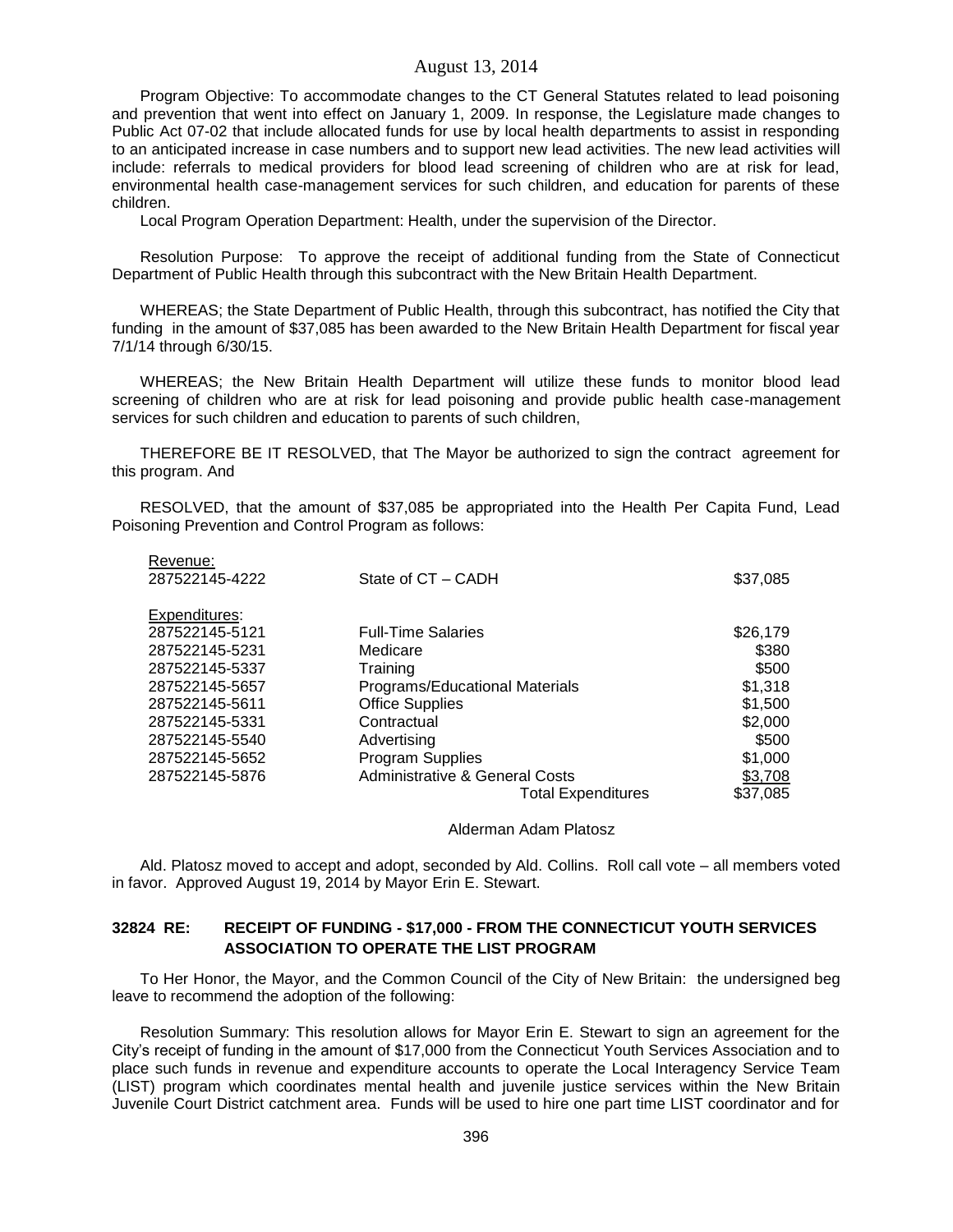provision of supplies set forth in the application for funding. There are no City funds used for this initiative.

WHEREAS; the City of New Britain is committed to children and youth, and desires to make the community the best place possible to educate and raise children; and

WHEREAS; the City of New Britain's Youth Service Bureau is by state statute 10-19m-p "the coordinating unit of community-based services to provide comprehensive delivery of prevention, intervention, treatment and follow-up services;" and

WHEREAS; the City of New Britain will receive funding to operate the Local Interagency Service Team to coordinate mental health and juvenile justice services within the New Britain Juvenile Court catchment area; and

WHEREAS; there is a memorandum of agreement between the City of New Britain and the Connecticut Youth Services Association; NOW THEREFORE BE IT

RESOLVED; that Mayor Erin E. Stewart receive full authority to execute all memorandums of agreement in receipt of Local Interagency Service Team funding in the amount of \$17,000 from the Connecticut Youth Services Association; AND BE IT FURTHER

RESOLVED; that such funding, upon receipt, be placed in appropriate revenue and expenditure accounts as defined below.

| Rev. Account: 298536103-4232 | Local Revenue/Contributions | \$17.000 |
|------------------------------|-----------------------------|----------|
| Exp. Account: 298536103-5124 | <b>Part Time Salaries</b>   | \$12.000 |
| 298536103-5659               | Supplies                    | \$ 5.000 |

Alderman Emmanuel Sanchez

Ald. Sanchez moved to accept and adopt, seconded by Ald. DeFronzo. Roll call vote – all members voted in favor. Approved August 19, 2014 by Mayor Erin E. Stewart.

## **32825 RE: BROWNFIELD ASSESSMENT GRANT NOT TO EXCEED \$200,000. FROM THE CONNECTICUT DEPT. OF ECONOMIC AND COMMUNITY DEVELOPMENT -BOSCO DRIVE ET AL**

To Her Honor, the Mayor, and the Common Council of the City of New Britain: the undersigned beg leave to recommend the adoption of the following:

Resolution Summary: PURPOSE. To authorize the City of New Britain's Municipal Brownfield Assessment Grant from the Connecticut Department of Economic and Community Development.

WHEREAS, pursuant to Section 32-763 of the Connecticut General Statutes, the Connecticut Department of Economic and Community Development is authorized to extend financial assistance for economic development projects; and

WHEREAS, it is desirable and in the public interest that City of New Britain make an application to the State for \$200,000.00 in order to undertake and support the City of New Britain's Municipal Brownfield Assessment Grant Application to assess property located in the New Britain's Downtown Development District at 1 Bosco Drive and several additional properties on Badolato Drive and to execute an Assistance Agreement.

NOW THEREFORE, BE IT RESOLVED BY THE Common Council of the City of New Britain that Erin E. Stewart, Mayor of the City of New Britain, is authorized to file an application for state financial assistance in an amount not to exceed \$200,000.00 and is directed to execute and file such application with the Connecticut Department of Economic and Community Development, to provide such additional information, to execute such other documents as may be required, to execute an Assistance Agreement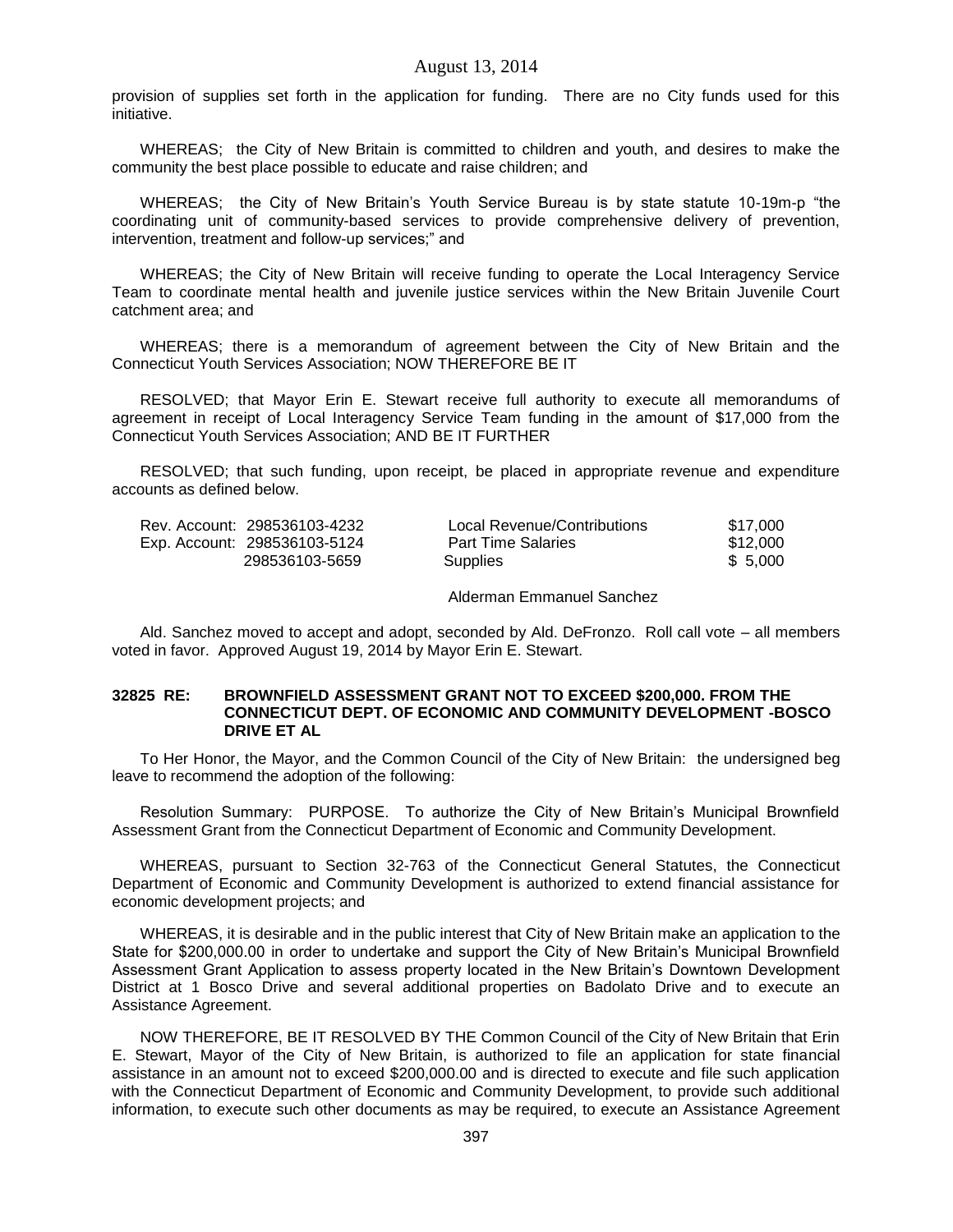with the State of Connecticut for State financial assistance if such an agreement is offered, to execute any amendments and revisions thereto, and to act as the authorized representative of the City of New Britain.

> Alderman Michael Trueworthy Alderwoman Suzanne Bielinski Alderman Wilfredo Pabon Alderman Jamie Giantonio

Ald. Bielinski moved to accept and adopt, seconded by Ald. Giantonio. So voted. Approved August 19, 2014 by Mayor Erin E. Stewart.

### **32826 RE: BROWNFIELD ASSESSMENT GRANT FROM THE CONNECTICUT DEPT. OF ECONOMIC AND COMMUNITY DEVELOPMENT - NOT TO EXCEED \$500,000. BOSCO DRIVE ET AL**

To Her Honor, the Mayor, and the Common Council of the City of New Britain: the undersigned beg leave to recommend the adoption of the following:

Resolution Summary: PURPOSE. To authorize the City of New Britain's Municipal Brownfield Assessment Grant from the Connecticut Department of Economic and Community Development for assessment and remediation.

WHEREAS, pursuant to Section 32-763 of the Connecticut General Statutes, the Connecticut Department of Economic and Community Development is authorized to extend financial assistance for economic development projects; and

WHEREAS, it is desirable and in the public interest that City of New Britain make an application to the State for \$500,000.00 in order to undertake and support the City of New Britain's Municipal Brownfield Assessment Grant Application to assess and remediate property located in the New Britain's Downtown Development District at 1 Bosco Drive and several additional properties on Badolato Drive and to execute an Assistance Agreement.

NOW THEREFORE, BE IT RESOLVED BY THE Common Council of the City of New Britain that Erin E. Stewart, Mayor of the City of New Britain, is authorized to file an application for state financial assistance in an amount not to exceed \$500,000.00 and is directed to execute and file such application with the Connecticut Department of Economic and Community Development, to provide such additional information, to execute such other documents as may be required, to execute an Assistance Agreement with the State of Connecticut for State financial assistance if such an agreement is offered, to execute any amendments and revisions thereto, and to act as the authorized representative of the City of New Britain.

> Alderman Michael Trueworthy Alderwoman Suzanne Bielinski Alderman Wilfredo Pabon Alderman Jamie Giantonio

Ald. Bielinski moved to accept and adopt, seconded by Ald. Giantonio. So voted. Approved August 19, 2014 by Mayor Erin E. Stewart.

### **32827 RE: EMERGENCY MEDICAL SERVICES TO ASSIST WITH EMERGENCY PLANNING FOR THE HEALTH DEPT.**

To Her Honor, the Mayor, and the Common Council of the City of New Britain: the undersigned beg leave to recommend the adoption of the following:

Whereas, a budget within special revenue fund #245 was established for the Bioterrorism/ Emergency Preparedness Planning Program, which includes available funding for an Emergency Preparedness Coordinator, and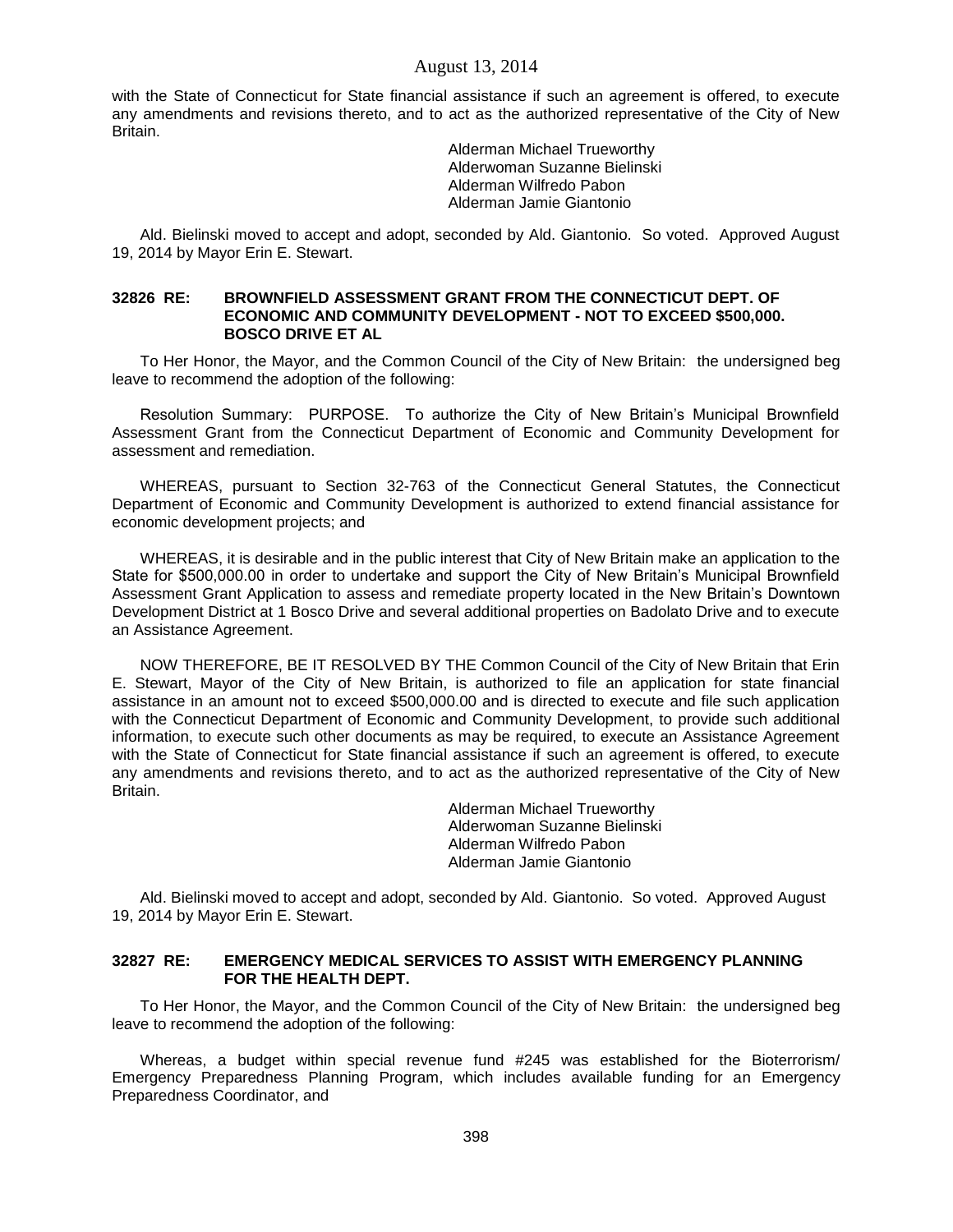Whereas, the monies accepted by the Health Department for the administration of the grant require us to complete the grant deliverables. These include the development, planning and exercising of local and regional emergency preparedness and response plans, and

Whereas, monies are available within this fund to cover the cost of hiring New Britain Emergency Medical Services to assist with Emergency Planning for the Health Department, and

Whereas, New Britain Emergency Medical Services, is the lead 9-1-1 response agency for the City's comprehensive Emergency Medical Services System and has been actively involved in emergency preparedness planning on a local, regional and statewide level. New Britain Emergency Medical Services is highly qualified to perform in this role for the Health Department.

THEREFORE BE IT RESOLVED that the Purchasing Agent, or his designee, is hereby authorized to execute an agreement for services with New Britain Emergency Medical Services for the above services, for the grant period (7/1/14 thru 6/30/15) at a cost of \$36,140, with the option to extend the contract for a period of one year for the above services. And, BE IT FURTHER

RESOLVED that the compensation come from special revenue fund #245 budget, Public Health Preparedness Planning.

#### Alderman Adam Platosz

Ald. Platosz moved to accept and adopt, seconded by Ald. Collins. So voted. Approved August 19, 2014 by Mayor Erin E. Stewart.

#### **32828 RE: EMERGENCY MANAGEMENT AND HOMELAND SECURITY - APPROVAL OF ALLOCATION FUNDING**

To Her Honor, the Mayor, and the Common Council of the City of New Britain: the undersigned beg leave to recommend the adoption of the following:

WHEREAS, the Connecticut Department of Emergency Management and Homeland Security (DEMHS) is the designated recipient and State Administrative Agency (SAA) of the United States Department of Homeland Security for Federal Fiscal Year 2013 State Homeland Security Grant Program (SHSGP), Grant Number EMW-2013-SS-00076-S01 including the following programs: Metropolitan Medical Response System (MMRS) and Citizen Corps Program (CCP).

WHEREAS, the Emergency Management and Homeland Security Coordinating Council has approved the allocation formula for grant funds available under such programs as the SHSGP, MMRS and CCP.

WHEREAS, DEMHS is retaining pass-through funds from SHSGP Grant in the total amount of \$1,342,087. on behalf of local units of government, for the following six regional set-aside projects designed to benefit the state's municipalities:

- a. Expanded Regional Collaboration;
- b. Connecticut Intelligence/Fusion Center/Critical Infrastructure;
- c. CBRNE Detection/IED Attack Deterrence;
- d. Medical Preparation and Response;
- e. NIMS/ICS Training and Exercise
- f. Metropolitan Medical Response System; and
- g. Citizens Corps Program

WHEREAS, DEMHS – in coordination and cooperation with the municipalities located within DEMHS Region 3, including New Britain – has created, and established bylaws for the Region 3 Regional Emergency Planning Team (REPT), a multi-disciplinary, multi-jurisdictional regional group to facilitate planning and resource coordination within DEMHS Region 3 and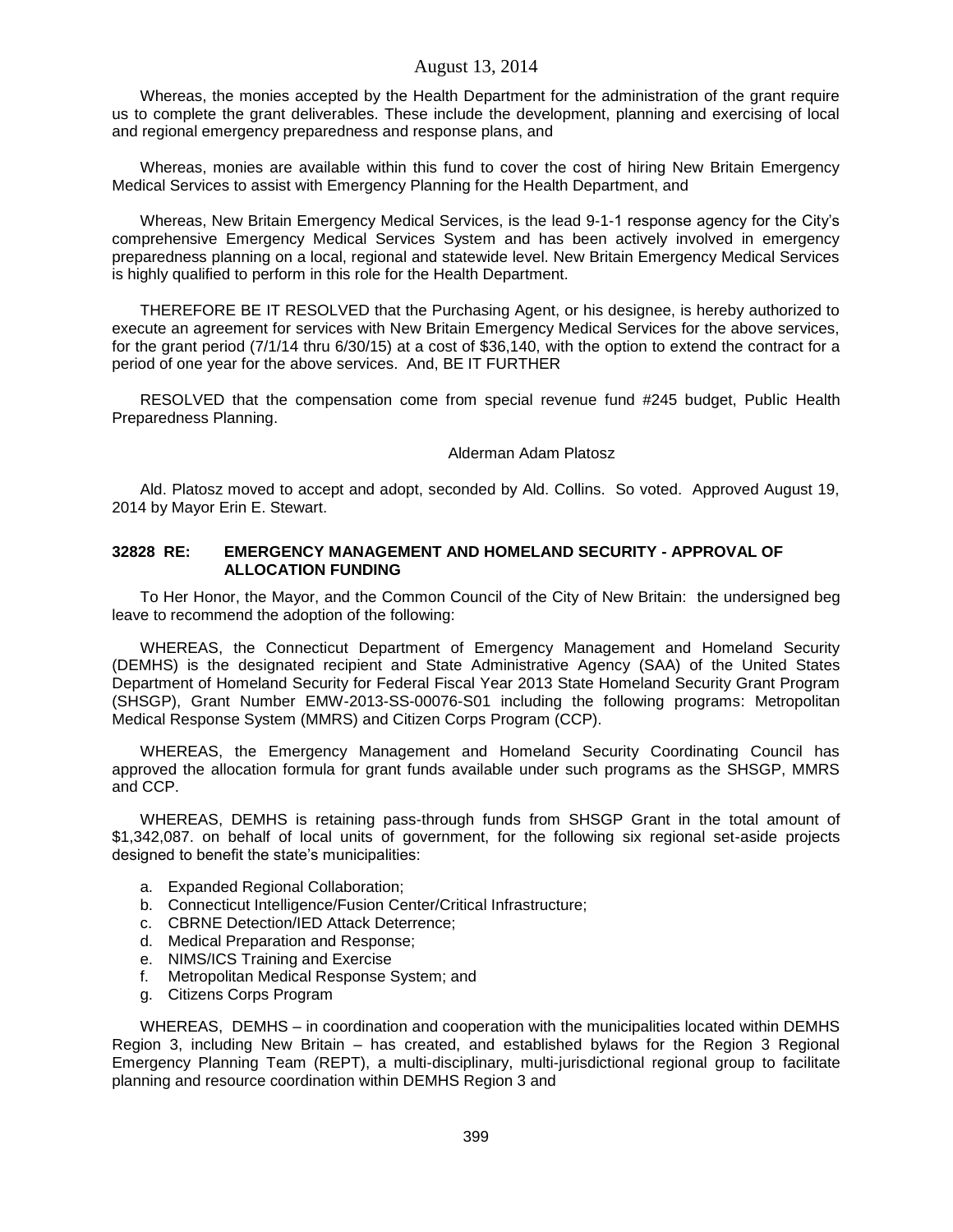WHEREAS, the City of New Britain also agrees to allow CRCOG to provide financial and programmatic oversight of the Federal Fiscal Year 2013 regional allocation not included in the six regional set-aside projects and

WHEREAS, such funds will be applied to specific projects developed and approved by the Region 3 REPT and DEMHS. New Britain also agrees to allow CRCOG to provide financial and programmatic oversight of the Federal Fiscal Year 2013 allocations targeted for municipalities in DEMHS Region 3 and

WHEREAS, the Region 3 REPT has been established to foster regional collaboration and mutual aid through, among other things, collaborative plan development, resource sharing and coordination and

WHEREAS, CRCOG has agreed to operate as the fiscal agent for the federal SHSGP grants awarded to DEMHS Region 3 for Federal Fiscal Year 2013

RESOLVED; that the City of New Britain Common Council may enter into with and deliver to the State of Connecticut Department of Emergency Management and Homeland Security any and all documents which it deems to be necessary or appropriate; and BE IT FURTHER

RESOLVED; that Erin E. Stewart, Mayor of the City of New Britain, is authorized and directed to execute and deliver any and all documents on behalf of the City of New Britain Common Council and to do and perform all acts and things which she deems to be necessary or appropriate to carry out the terms of such documents, including, but not limited to, executing and delivering all agreements and documents contemplated by such agreements.

> Alderwoman Suzanne Bielinski Alderman Jamie Giantonio

Ald. Bielinski moved to accept and adopt, seconded by Ald. Giantonio. So voted. Approved August 19, 2014 by Mayor Erin E. Stewart.

#### **32829 RE: AUTHORIZING THE MAYOR TO SIGN THE AGREEMENT ENTITLED "MASTER MUNICIPAL AGREEMENT FOR RIGHTS OF WAY PROJECTS"**

To Her Honor, the Mayor, and the Common Council of the City of New Britain: the undersigned beg leave to recommend the adoption of the following:

WHEREAS, the State of Connecticut Department of Transportation is looking to streamline the agreement process on State and Federally funded projects which are administered by the Department, by having Municipalities execute Master Municipal Agreements for Rights of Way Projects (MMA ROW);

WHEREAS, once MMA ROW's are executed, project-specific information and monetary terms will be set forth in a Project Authorization Letter (PAL) issued by the Department of Transportation to the municipality for individual construction projects;

WHEREAS, PAL's are expected to take only days to execute, as opposed to the numerous months currently required to execute individual project agreements;

WHEREAS, the ten-year term of the MMA ROW is designed to address both municipally-advertised construction projects and projects advertised by the Department of Transportation on behalf of the municipalities;

WHEREAS, the MMA ROW includes standard terms, conditions and contracting "boiler plate" language that should govern all municipal construction projects involving the Department of Transportation which are undertaken throughout the term;

NOW THEREFORE, BE IT RESOLVED, that the Honorable Erin E. Stewart, Mayor of the City of New Britain, is hereby authorized to sign the Agreement entitled "Master Municipal Agreement for Rights of Way Projects."

Alderman Wilfredo Pabon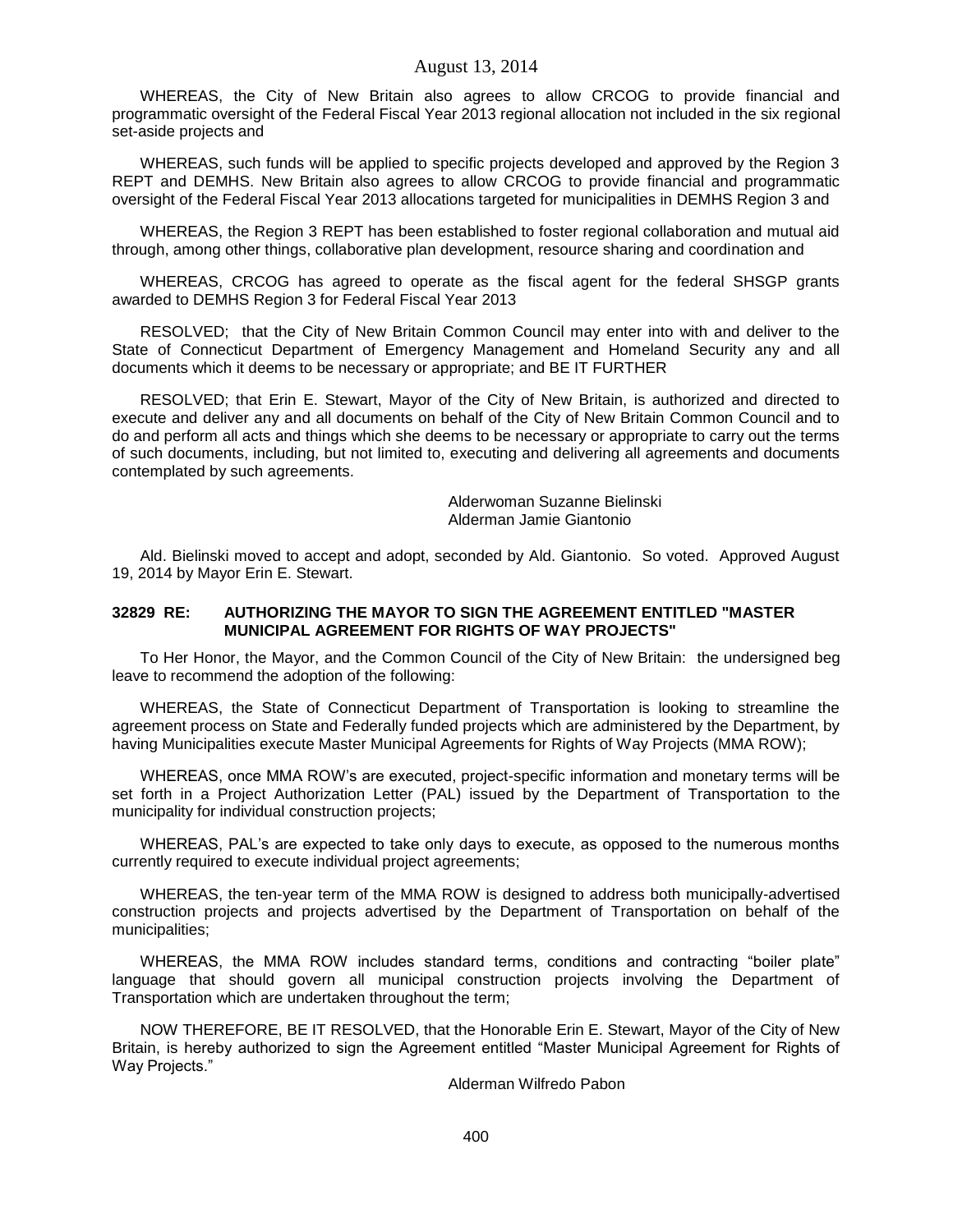Ald. Pabon moved to accept and adopt, seconded by Ald. Giantonio. Ald. Bielinski moved to amend the motion to "accept and refer to the Committee on Planning, Zoning and Housing", seconded by Ald. DeFronzo. Roll call vote – 8 in favor, 7 opposed. IN FAVOR: Ald. Trueworthy, Magnuszewski, Black, Collins, Platosz, Sanchez, DeFronzo and Bielinski. OPPOSED: Ald. Carlozzi, Salvio, Pabon, Giantonio, Smedley, Salerno and Naples. RESOLUTION REFERRED. Approved August 19, 2014 by Mayor Erin E. Stewart.

#### **32830 RE: GRANT FUNDING FROM THE STATE OF CONNECTICUT WITHIN THE CITY'S HEALTH PER CAPITA SPECIAL REVENUE FUND ACCOUNT STRUCTURE**

To Her Honor, the Mayor, and the Common Council of the City of New Britain: the undersigned beg leave to recommend the adoption of the following:

The City of New Britain Health Department routinely receives state funding which must be utilized to augment local appropriations provided for public health purposes. These funds are appropriated in the City's special revenue account structure under the Health Per Capita allocation.

Local Program Operation Department: Health Department, under the supervision of the director. Resolution Purpose: To formally accept and appropriate funding from the State of Connecticut within the City's Health Per Capita special revenue fund account structure.

WHEREAS, the City has been allocated new funding for the period of July 1, 2014 through June 30, 2015 in the amount of \$86,320 and

WHEREAS, under the terms of the grant, the City is allowed to carryover unexhausted funds into the new fiscal year. At the end of fiscal year 2014, this amounted to \$67,110.

WHEREAS, also, under the terms of the agreement, the City is allowed to transfer monies between line items to further augment local appropriations as needed and

WHEREAS, the State of Connecticut has previously approved these line items transfers. THEREFORE BE IT,

RESOLVED, that the fund balance of \$67,110 from Fiscal Year 2014 be transferred into the Health Per Capita revenue and BE IT FURTHER

RESOLVED, that the entire amount of \$153,430 be appropriated within the City's special revenue account structure as follows:

| ncvellue.            |                                       |             |
|----------------------|---------------------------------------|-------------|
| 287522146-4222       | Revenue – State of CT                 | \$86,320    |
| 287522146-4571       | Revenue - Fund Balance                | \$67,110    |
| <b>Total Revenue</b> |                                       | \$153,430   |
| Expenditures:        |                                       |             |
| 287522146-5124       | Data Entry Technician/Clerical Staff* | \$58,290    |
| 287522146-5121       | <b>Full Time Clerical Staff</b>       | \$46,318    |
| 287522146-5122       | <b>Nursing Services</b>               | \$<br>500   |
| 287522146-5122       | <b>Environmental Services</b>         | \$<br>3,000 |
| 287522146-5231       | <b>Fringe Benefits</b>                | \$29,528    |
| 287522146-5645       | <b>Books and Periodicals</b>          | \$<br>250   |
| 287522146-5435       | <b>Bldg. Rent and Utilities</b>       | \$11,544    |
| 287522146-5740       | Equipment                             | \$<br>2,000 |
| 287522146-5527       | Malpractice Insurance                 | \$<br>500   |
| 287522146-5652       | <b>Health Promotion Supplies</b>      | \$<br>1,000 |
| 287522146-5125       | <b>Student Interns</b>                | 500<br>S    |
|                      | <b>Total Expenditures</b>             | \$153,430   |

Notes:

Revenue:

\*Existing part time temporary positions funded through Health Per Capita Grant in previous years.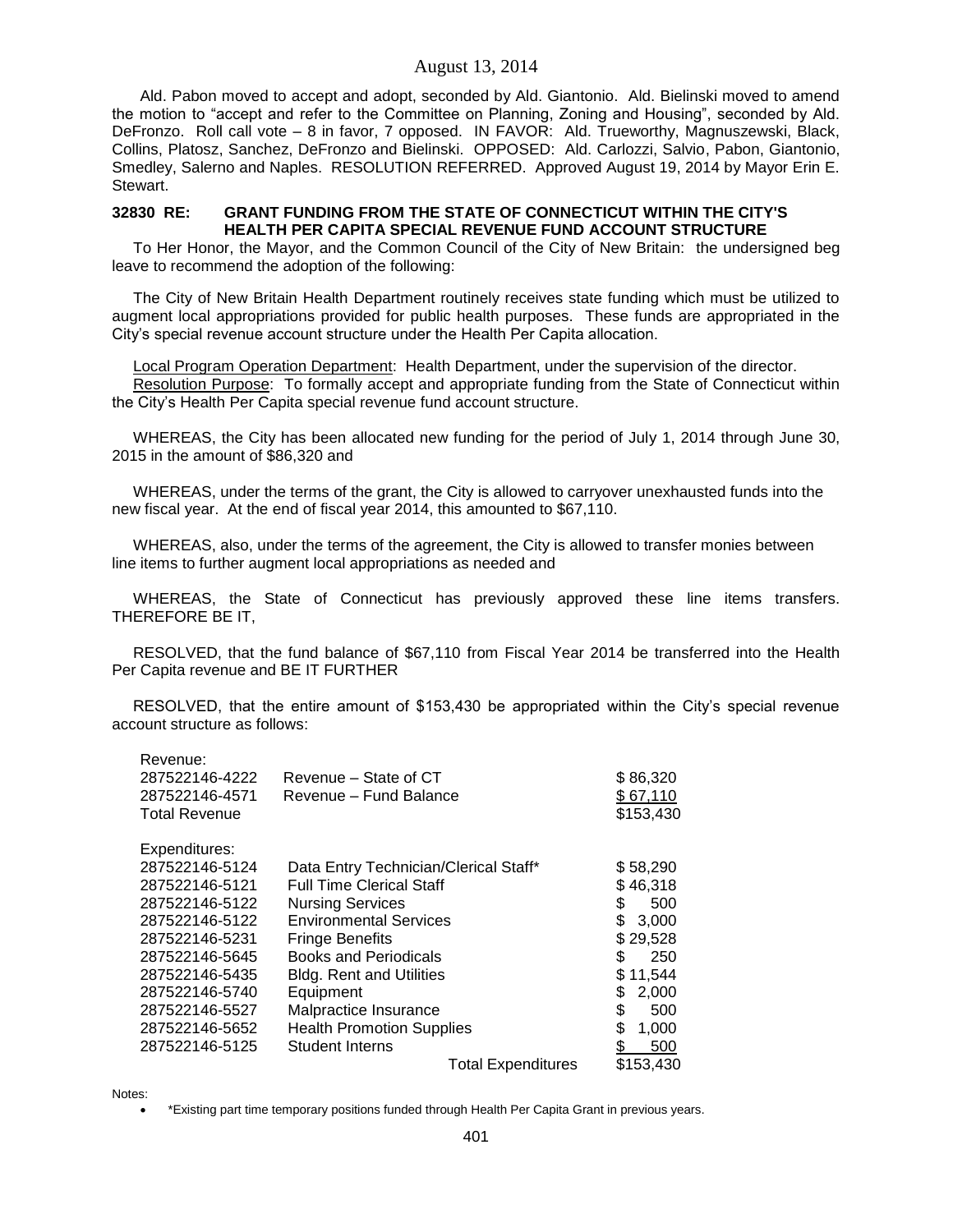## Alderman Adam Platosz

Ald. Platosz moved to accept and adopt, seconded by Ald. Collins. Roll call vote – 15 in favor, 0 opposed. Approved August 19, 2014 by Mayor Erin E. Stewart.

# **32831 RE: LISTING AND MARKETING COMMISSION AGREEMENT WITH BRINDLEE MOUNTAIN FIRE APPARATUS - SURPLUS FIRE RESCUE TRUCK**

To Her Honor, the Mayor, and the Common Council of the City of New Britain: the undersigned beg leave to recommend the adoption of the following:

WHEREAS, the New Britain Fire Department has as surplus property a 2007 E-One Cyclone II Heavy Rescue fire truck; and

WHEREAS, the Fire Department has been unable to generate any interest from fire departments with the State of Connecticut; and

WHEREAS, Sec. 2-596 of the Code of Ordinances requires surplus property to be sold via competitive bidding; and

WHEREAS, the City Purchasing Agent does not have any fire departments on his bidders' list of over 200 companies for the sale of surplus vehicles and equipment and believes it is in the City's best interest to contract with Brindlee Fire Mountain Apparatus, Union Grove Alabama to assist in the procurement process; and

WHEREAS, Brindlee Mountain Fire Apparatus is in the business of listing and marketing surplus fire vehicles and has agreed to Market the 2007 E-One Cyclone II Heavy Rescue fire truck; and

WHEREAS, if as part of the bidding process Brindlee Mountain Fire Apparatus secures a purchaser of the 2007 E-One Cyclone II Heavy Rescue fire truck, the City of New Britain is required to pay a commission based on the following formula:

- 1. Ten (10%) percent (or a minimum of \$500.00) if the selling price is less than \$75,000.00;
- 2. Seven (7%) percent if the selling price is between \$75,000.00 and \$150,000.00; or
- 3. Five (5%) percent if the selling price exceeds \$150,000.00.

RESOLVED, that Erin E. Stewart, Mayor, be and is hereby authorized to execute the attached Listing and Marketing Commission Agreement with Brindlee Mountain Fire Apparatus.

> Alderwoman Suzanne Bielinski Alderman Jamie Giantonio

Ald. Bielinski moved to accept and adopt, seconded by Ald. Giantonio. So voted. Approved August 19, 2014 by Mayor Erin E. Stewart.

## **32832 RE: AGREEMENT - MAINTENANCE AND TECHNICAL SUPPORT OF THE AVAYA ENTERPRISE TELEPHONE SYSTEMS AND RELATED ITEMS OPERATED BY THE CITY**

To Her Honor, the Mayor, and the Common Council of the City of New Britain: the undersigned beg leave to recommend the adoption of the following:

WHEREAS, as part of the development of the New Britain Police Station project, the building was outfitted with a Voice over IP telephone system; and

WHEREAS, part of the basis for this procurement was to extend it to other organizational entities in the city so as to form a unified enterprise system;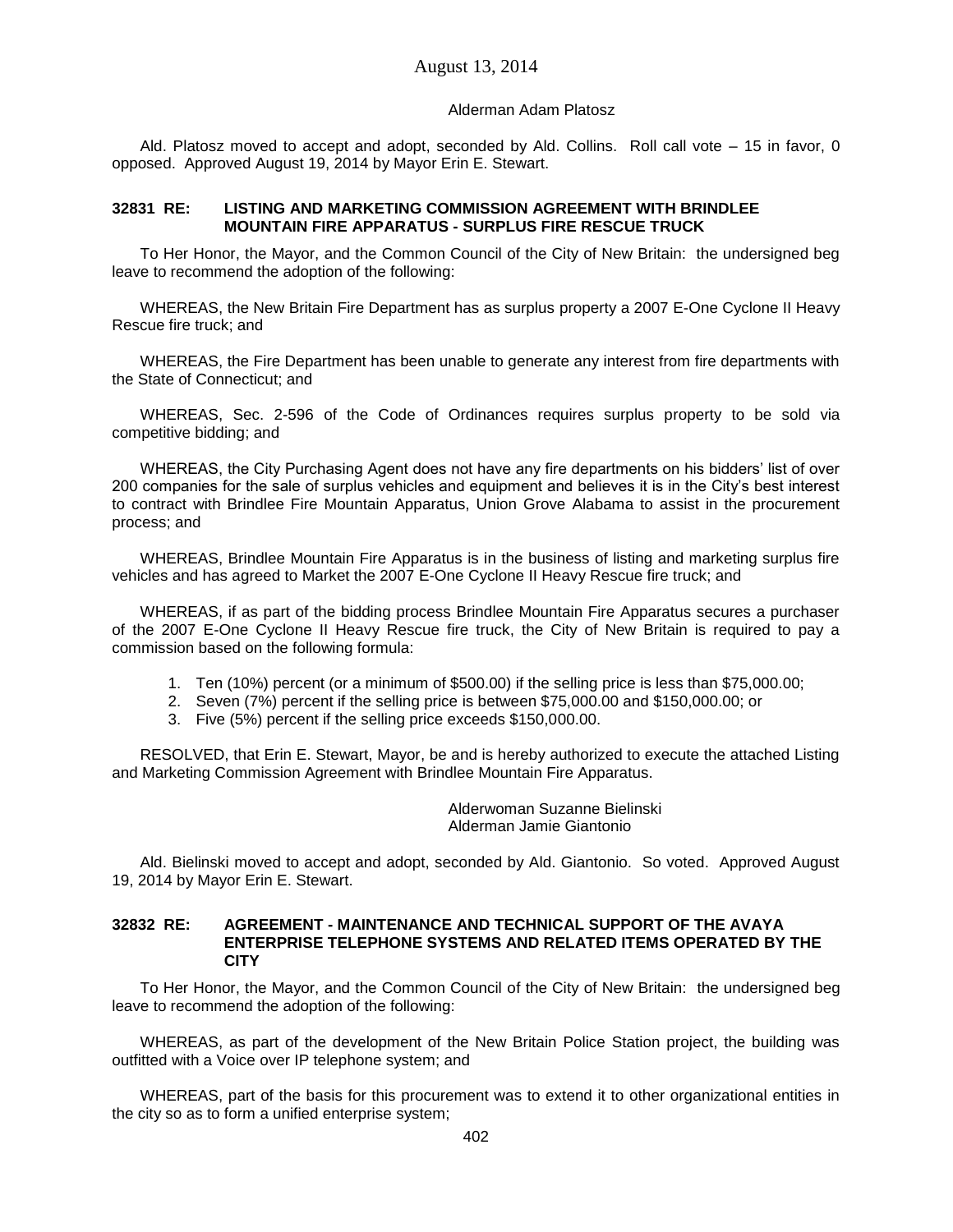WHEREAS, the system provided the low bidder, Carousel Industries Inc. of Exeter, Rhode Island, has been extended to the New Britain EMS, Fire Department, Health Department and all departments at City Hall; and

WHEREAS, the system has sufficient capacity to be further extended to other entities of government including the Board of Education; and

WHEREAS, the recurring maintenance costs for the entire system are included in the budget for the Public Safety Telecommunications Center; and

WHEREAS, the portions of the system installed at City Hall are under maintenance warranty for nine months of the current fiscal year; and

WHEREAS, Carousel Industries, Inc. is responsible for those warranty services which must be conducted in conjunction with the objects in the system hosted by the Public Safety Telecommunications Center; and

WHEREAS, Carousel Industries, Inc. has provided a quote for 24/7 services at an annual cost for all items including handsets for \$34,745.00 annually; and

WHEREAS, the City does not have the technical resources to provide these services.

NOW, THEREFORE, BE IT RESOLVED, that the Purchasing Agent is hereby authorized to enter into a contract with Carousel Industries, Inc. of Exeter, Rhode Island for a period not to exceed two years; and be it further

RESOLVED, that the Purchasing Agent is hereby authorized to enter into a time and materials contract with Carousel Industries, Inc. for any unanticipated specialized changes to the system for a one year period at an hourly rate of \$190.00 per hour, and be it further

RESOLVED, that the Purchasing Agent may, at the request of the Director of the Fleet and Facilities Division of the Department of Public Works, or the Director of Public Safety Telecommunications, or the Director of Information Technology, seek lower cost alternatives to any time and materials work based on the experience of the risk managed efforts.

#### Alderwoman Suzanne Bielinski

Ald. Bielinski moved to accept and adopt, seconded by Ald. Collins. So voted. Approved August 19, 2014 by Mayor Erin E. Stewart.

### **32833 RE: CONTRACT - MAINTENANCE AND TECHNICAL SUPPORT OF THE GENETEC VIDEO SURVEILLANCE AND ACCESS CONTROL SOFTWARE - NEW BRITAIN POLICE HEADQUARTERS AND FIRST SGT. HENRY J. SZCZESNY GARAGE**

To Her Honor, the Mayor, and the Common Council of the City of New Britain: the undersigned beg leave to recommend the adoption of the following:

WHEREAS, as part of the development of the New Britain Police Station project, the building was outfitted with a state of the art video, audio, and security control system; and

WHEREAS, the basis of this growing enterprise system is hosted in a software package provided by Genetec S.A. of Canada and provided by Red Hawk Fire and Security, Inc. with regional offices in Orange, CT; and

WHEREAS, the Genetec system is used for video monitoring of the Szczesny garage and for prisoner booking process as well as the investigative interview rooms in the building. The system concurrently provides complete control over the doors and elevators throughout the facility; and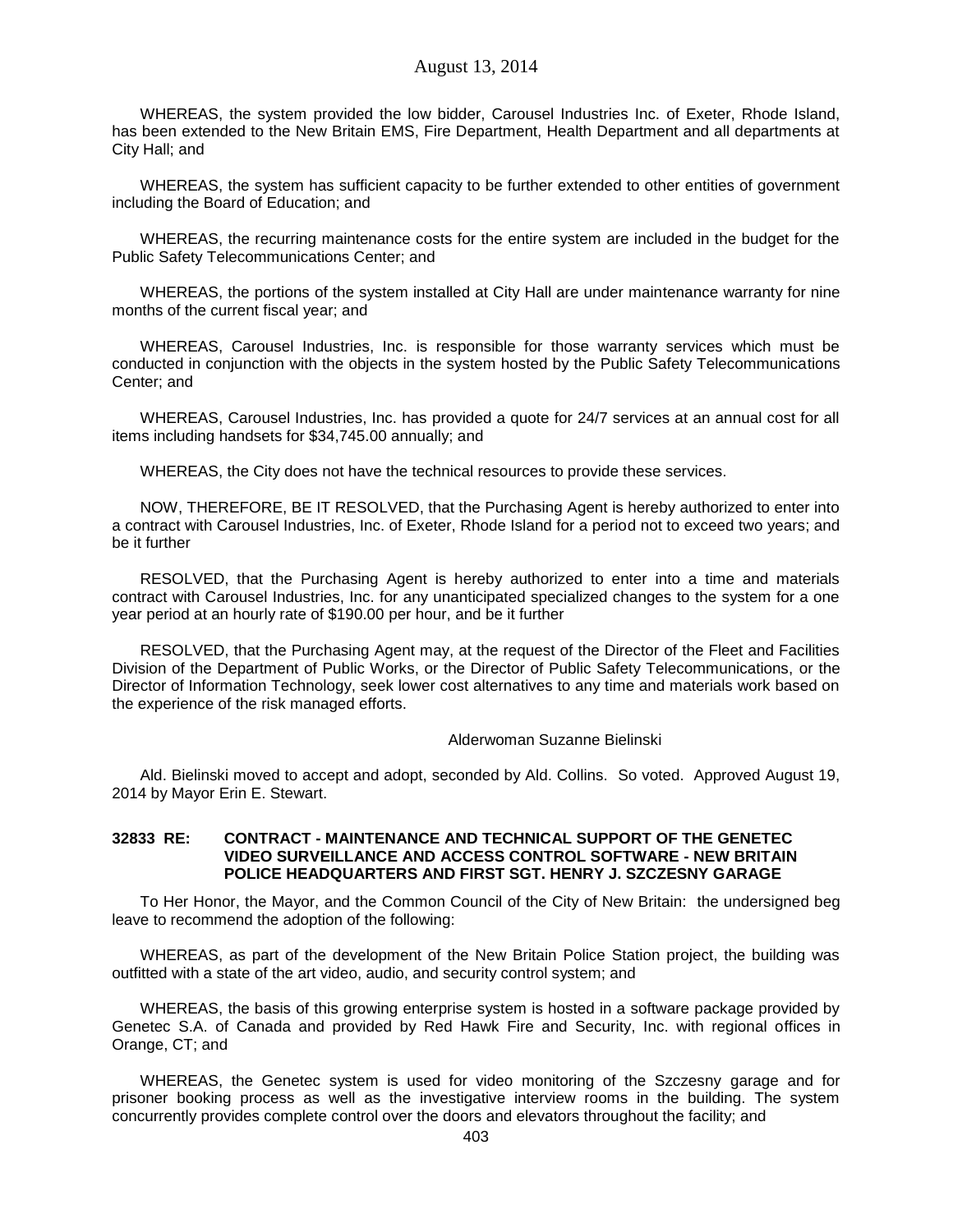WHEREAS, Red Hawk Fire and Security employees and technicians have been vetted for clearance in supporting this system and it is strategically important that the Genetec operating system software be kept current in order to assure its viability and supportability going forward; and

WHEREAS, Red Hawk Fire and Security was selected via a competitive procurement to provide the system and has done a creditable job for the past twelve months in maintaining the system and responding to issues as they arose; and

WHEREAS, the Board of Finance and Taxation requested that certain maintenance contracts be renegotiated to try to lower the annual costs; and that the scope of items to be risk managed be increased; and

WHEREAS, Red Hawk Fire and Security has agreed to provide the Genetec software maintenance services at a reduced annual cost of \$9,965.00 and will hold the price firm for twenty four months; and

WHEREAS, Red Hawk Fire and Security, Inc. has agreed to provide skilled labor at an hourly rate of \$134.55 for the repair of any cameras or door controls not otherwise covered under warranty; and

WHEREAS, the City does not have the technical resources to provide these services.

NOW, THEREFORE, BE IT RESOLVED, that the Purchasing Agent is hereby authorized to enter into a contract with Red Hawk Fire and Security, Inc. of Orange, CT to provide software support and maintenance of the Genetec security software at an annual cost of \$9,965.00 for a period not to exceed two years; and be it further

RESOLVED, that the Purchasing Agent is hereby authorized to enter into a time and materials contract with Red Hawk Fire and Security, Inc. of Orange, CT to provide camera and access control maintenance for a one year period at an hourly rate of \$134.55 per hour, and be it further

RESOLVED, that the Purchasing Agent may, at the request of the Director of the Fleet and Facilities Division of the Department of Public Works, or the Director of Public Safety Telecommunications, or the Chief of Police, seek lower cost alternatives to the time and materials work based on the experience of the risk managed efforts.

#### Alderwoman Suzanne Bielinski

Ald. Bielinski moved to accept and adopt, seconded by Ald. Giantonio. So voted. Approved August 19, 2014 by Mayor Erin E. Stewart.

# **32834 RE: CONTRACT - MAINTENANCE AND TECHNICAL SUPPORT OF THE GIGABIT PASSIVE OPTICAL NETWORK AT NEW BRITAIN POLICE HEADQUARTERS**

To Her Honor, the Mayor, and the Common Council of the City of New Britain: the undersigned beg leave to recommend the adoption of the following:

WHEREAS, as part of the development of the New Britain Police Station project, the building was outfitted with a state of the art fiber optic cable communications system so as to provide high bandwidth to users and at the same time eliminate the need for specialized wiring closets; and

WHEREAS, the system was manufactured and designed by Motorola, Inc.; and

WHEREAS, Motorola Inc. decided to sell this portion of its business to Arris, Inc. in late 2013; and

WHEREAS, Arris Inc. does not directly provide technical support and maintenance to its customer base but rather does this through a single dealer, Qypsys, Inc. of Tampa, FL.; and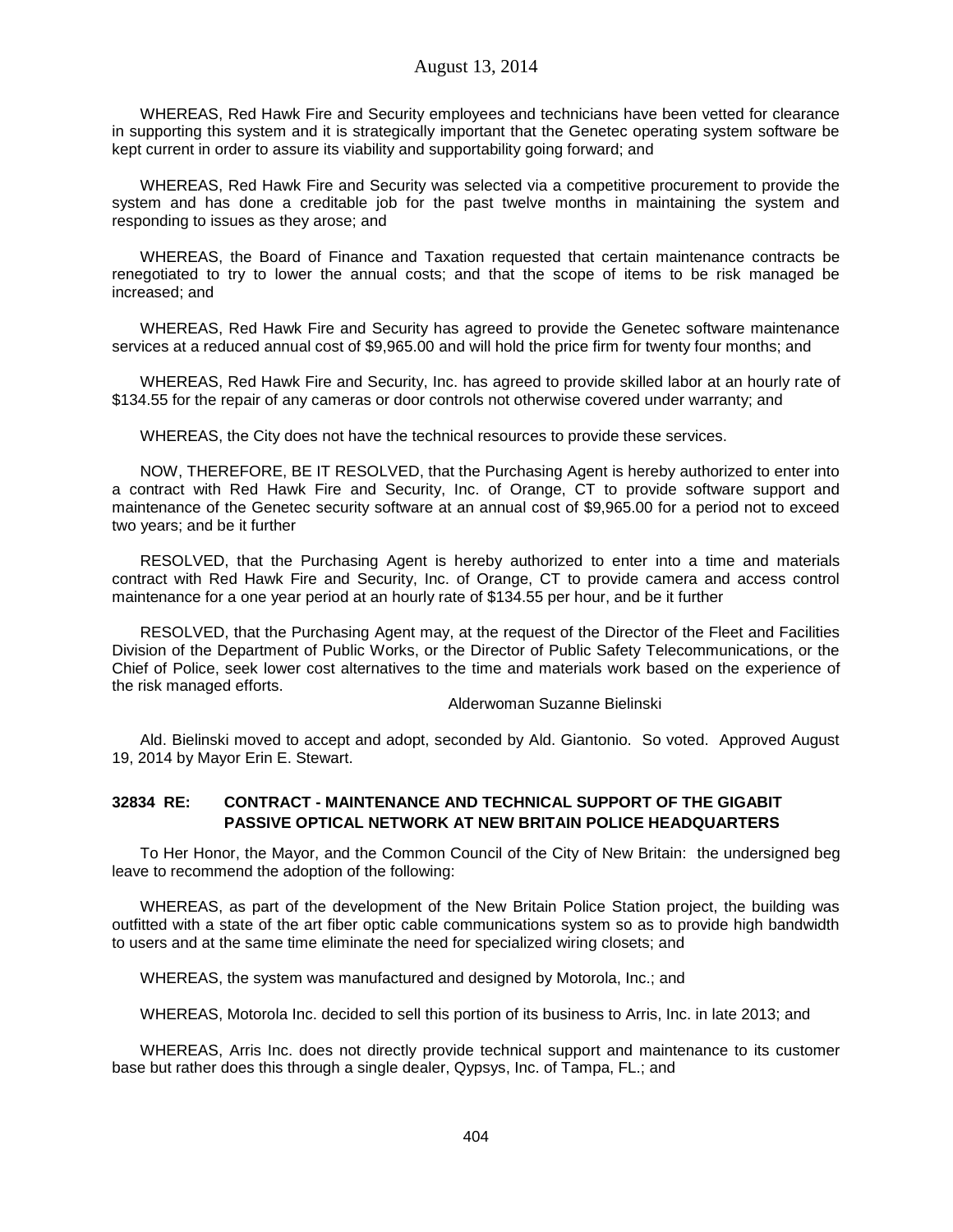WHEREAS, Qypsys, Inc. provided the actual technical support for the installation and configuration of the gigabit passive optical network (GPON) for the New Britain installation and provide the maintenance and support during the warranty period; and

WHEREAS, the maintenance and support of this system is vital to the operation of the systems and technical services in Police Headquarters including the City's 9-1-1 center and radio system controls. Moreover, the system connects to the radio site at the Hospital of Central Connecticut as well as the New Britain EMS headquarters and City Hall; and

WHEREAS, Qypsys, Inc. has agreed to provide these services directly rather than through dealers at a reduced annual cost of \$28,844.41; and

WHEREAS, Qypsys, Inc. has agreed to hold this annual price firm for the succeeding two years with a six month no cost extension at the end of the three year period.

WHEREAS, the City does not have the technical resources to provide these services.

NOW, THEREFORE, BE IT RESOLVED, that the Purchasing Agent is hereby authorized to enter into a contract with Qypsys, Inc. of Tampa, FL to provide maintenance and technical support for the GPON and its components at an annual cost of \$28,844.41 for a period not to exceed three years with a final no cost extension for an additional six month period.

#### Alderwoman Suzanne Bielinski

Ald. Bielinski moved to accept and adopt, seconded by Ald. Giantonio. So voted. Approved August 19, 2014 by Mayor Erin E. Stewart.

# **32835 RE: CONTRACT - MAINTENANCE AND TECHNICAL SUPPORT OF SELECTED AUDIO VISUAL EQUIPMENT AND SYSTEMS OPERATED BY THE CITY'S POLICE AND PUBLIC SAFETY TELECOMMUNICATIONS DEPARTMENT**

To Her Honor, the Mayor, and the Common Council of the City of New Britain: the undersigned beg leave to recommend the adoption of the following:

WHEREAS, as part of the development of the New Britain Police Station project, the building was outfitted with extensive audio visual equipment and systems including facilities for the Community Room, all conference rooms, training centers, the Emergency Operations Center, the Public Safety 9-1-1 Center and electronic signage and messaging systems at strategic points in the building; and

WHEREAS, these systems have performed reasonably well and the maintenance of most of these areas can be risk managed on a 9/5 hourly time and materials basis; and

WHEREAS, the systems necessary for recurring services and emergency operations provided the low bidder, Vision Point, LLC of Newington, CT are limited to the dispatch center, the EOC and conference room, as well as the Police Department's Main Desk which serves as a hub of police activity;

WHEREAS, Vision Point, LLC has provided informal quotes for rendering full maintenance and technical support on a 24/7 basis for these limited operations at an annual cost of \$18,735; and

WHEREAS, the recurring maintenance costs for these critical components are included in the budget for the Public Safety Telecommunications Center; and

WHEREAS, the City does not have the technical resources to provide these services.

NOW, THEREFORE, BE IT RESOLVED, that the Purchasing Agent is hereby authorized to enter into a contract with Vision Point, LLC for a period not to exceed two years; and be it further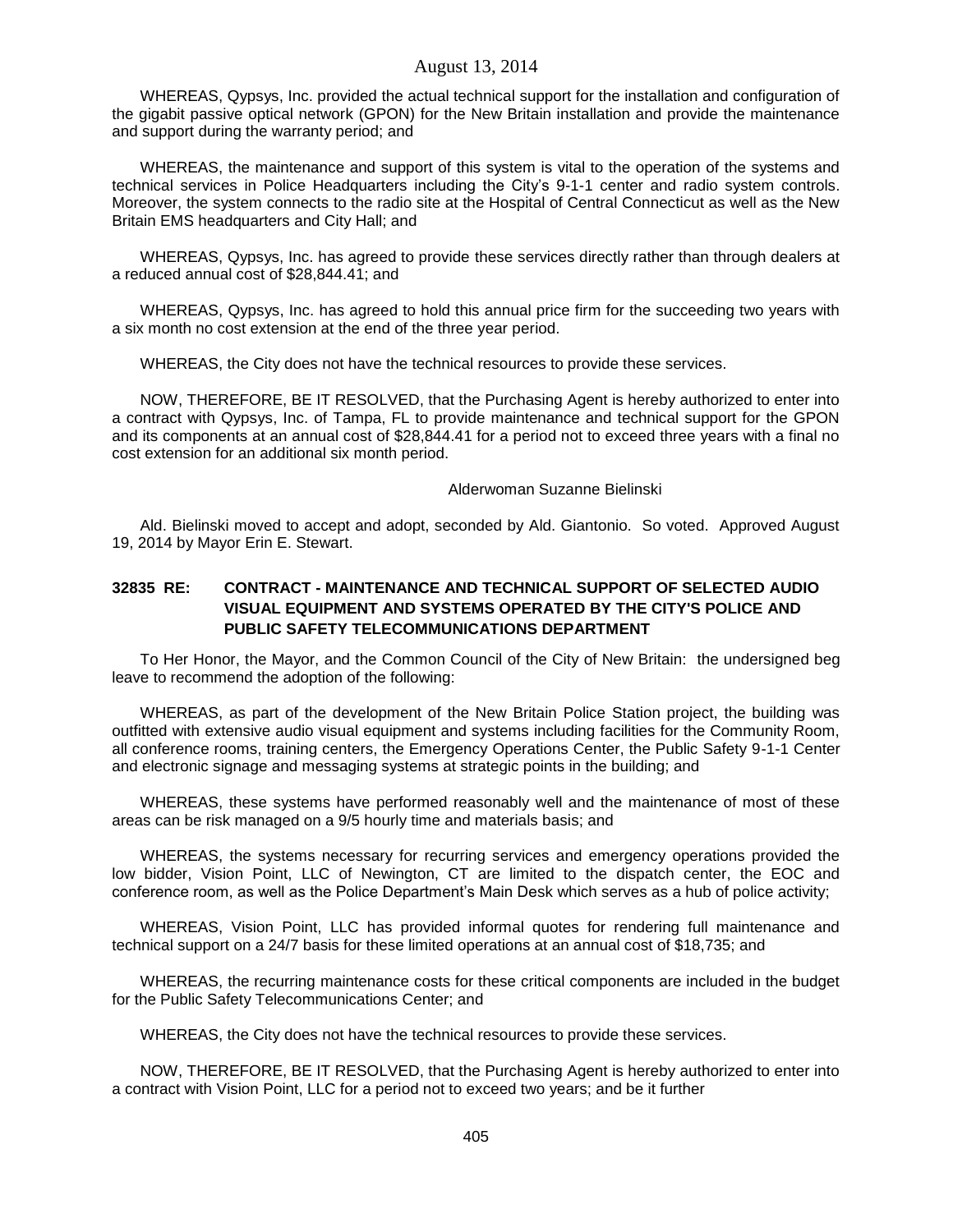RESOLVED, that the Purchasing Agent is hereby authorized to enter into a time and materials contract with Vision Point, LLC for any unanticipated specialized changes to the system for a one year period at a standard hourly rate of \$95 per hour and a premium rate of \$125 per hour for night and weekend work, and be it further

RESOLVED, that the Purchasing Agent may, at the request of the Chief of Police or the Director of Public Safety Telecommunications seek lower cost alternatives to any time and materials work based on the experience of the risk managed efforts.

Alderwoman Suzanne Bielinski

Ald. Bielinski moved to accept and adopt, seconded by Ald. Collins. So voted. Approved August 19, 2014 by Mayor Erin E. Stewart.

# **32836 RE: CONTRACT - MAINTENANCE OF THE FIRE DEPARTMENT'S RECORDS MANAGEMENT SYSTEM SOFTWARE**

To Her Honor, the Mayor, and the Common Council of the City of New Britain: the undersigned beg leave to recommend the adoption of the following:

WHEREAS, the New Britain Fire Department has successfully used the FIREHOUSE software product as its principal records management system for more than a decade; and

WHEREAS, this software product was acquired by Xerox Government Systems during 2013 and continues to offer and enhance the product; and

WHEREAS, the maintenance and support price of this product has been very stable; and

WHEREAS, the annual cost of this service is \$3,615; and

WHEREAS, the recurring maintenance cost for this software has been included in the budget for the Public Safety Telecommunications Center; and

WHEREAS, the City does not have the technical resources to provide these services.

NOW, THEREFORE, BE IT RESOLVED, that the Purchasing Agent is hereby authorized to enter into a contract with Xerox Government Systems, LLC of Urbandale, Iowa for a period not to exceed two years.

### Alderwoman Suzanne Bielinski

Ald Bielinski moved to accept and adopt, seconded by Ald. Collins. So voted. Approved August 19, 2014 by Mayor Erin E. Stewart.

### **32837 RE: CONTRACT - MAINTENANCE OF THE PUBLIC SAFETY TELECOMMUNICATIONS CENTER HIGH AVAILABILITY SERVER SYSTEM**

To Her Honor, the Mayor, and the Common Council of the City of New Britain: the undersigned beg leave to recommend the adoption of the following:

WHEREAS, the Public Safety Telecommunications Center uses a high availability server system provided by Stratus Technologies of Maynard, MA for its computer assisted dispatch system; and

WHEREAS, this product is ultra-reliable and is remotely monitored on a 24/7 basis for errors and faults; and

WHEREAS, the annual maintenance and support cost for this service is \$9,792; and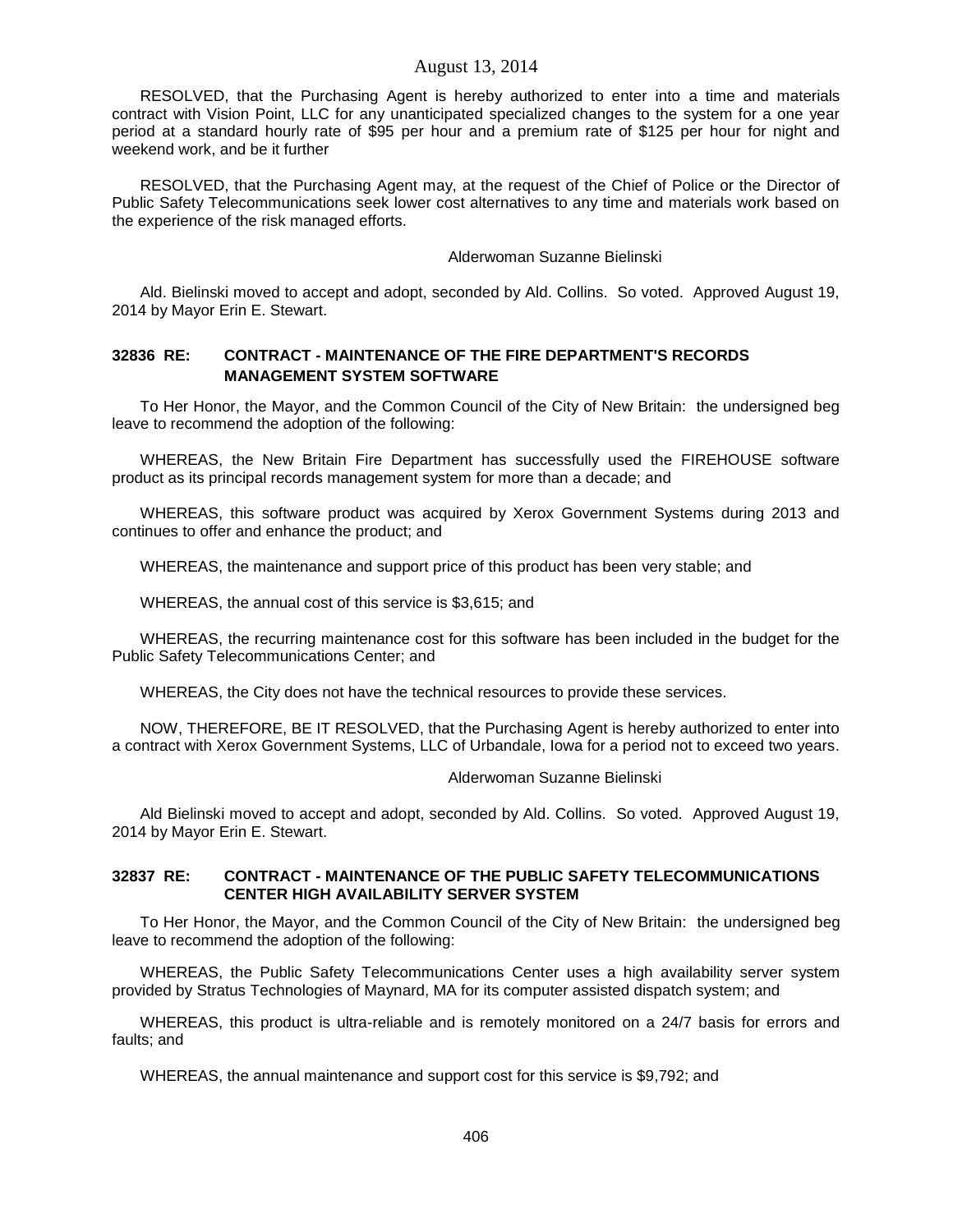WHEREAS, the recurring maintenance cost for this software has been included in the budget for the Public Safety Telecommunications Center; and

WHEREAS, the City does not have the technical resources to provide these services.

NOW, THEREFORE, BE IT RESOLVED, that the Purchasing Agent is hereby authorized to enter into a contract with Stratus Technologies of Maynard, MA for a period not to exceed two years.

## Alderwoman Suzanne Bielinski

Ald. Bielinski moved to accept and adopt, seconded by Ald. Collins. So voted. Approved August 19, 2014 by Mayor Erin E. Stewart.

# **32838 RE: FIRE DEPARTMENT ENERGY CONSERVATION PROGRAM**

To Her Honor, the Mayor, and the Common Council of the City of New Britain: the undersigned beg leave to recommend the adoption of the following:

WHEREAS, the New Britain Fire Department desires to improve the energy efficiency of all Fire Department facilities including lighting and Heating, Ventilation, Air Conditioning (HVAC) systems and;

WHEREAS, the Fire Department seeks the budget line item savings associated with such energy conservation measures; and

WHEREAS, the Fire Department requires a reliable energy (HVAC) infrastructure to fulfill its critical mission but that is difficult with some original Fire Station heating systems being 45 years old; and

WHEREAS, the City of New Britain is eligible for the Small Business Energy Advantage (SBEA) program through Connecticut Light & Power (CL&P); and

WHEREAS, World Energy Solutions, as a CL&P / SBEA approved contractor, has recently performed energy audits of City Fire Stations and proposed a program of energy conservation improvement to the lighting and HVAC energy infrastructure; and

WHEREAS, the World Energy Solutions company partners with the local contractor Link Mechanical for the HVAC portion of the energy conservation work and;

WHEREAS, the Fire Department will utilize previously approved facility improvement funding to pay the upfront cost of the conservation program with the remaining cost to be paid through a standard loan program on monthly utility bills; and

RESOLVED, that Erin E. Stewart, Mayor, be and is hereby authorized to execute agreements for the CL&P / SBEA program with World Energy Solutions for an energy conservation program for New Britain Fire Department facilities.

Alderwoman Suzanne Bielinski Alderman Jamie Giantonio

Ald. Giantonio moved to accept and adopt, seconded by Ald. Bielinski. So voted. Approved August 19, 2014 by Mayor Erin E. Stewart.

## **32797-2 RE: AMENDMENT TO THE ORDINANCES ADDING SEC. 17-56 ESTABLISHING THE STANLEY PARK TRUST FUND AS THE RESULT OF THE PROPOSED SALE OF A PORTION OF STANLEY GOLF COURSE TO COSTCO**

To Her Honor, the Mayor, and the Common Council of the City of New Britain: the undersigned beg leave to recommend the adoption of the following: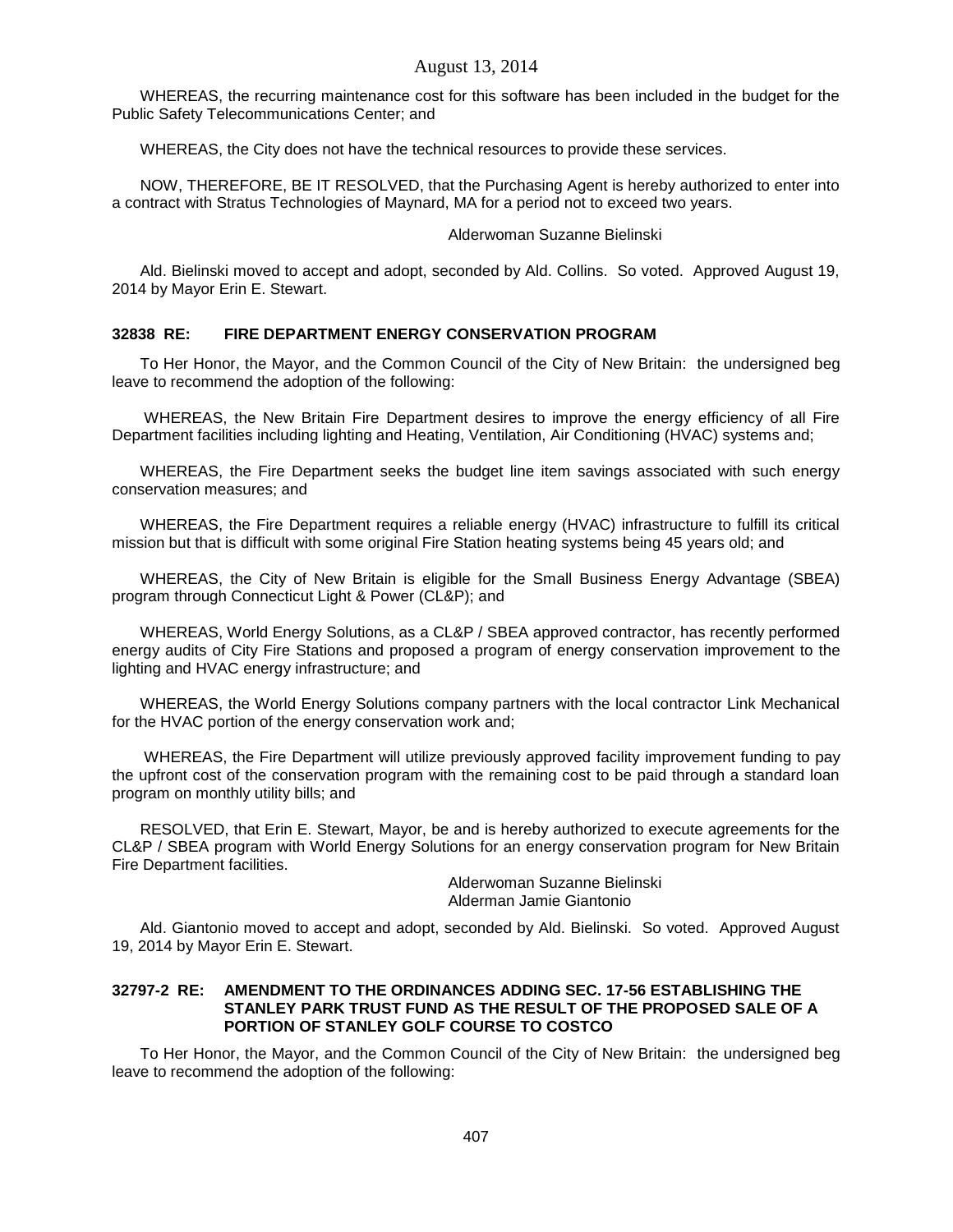Resolution Summary: PURPOSE. To amend the Code of Ordinances to create the Stanley Park Trust Fund as the result of the proposed sale of a portion of Stanley Golf Course to COSTCO.

BE IT ORDAINED BY THE COMMON COUNCIL OF THE CITY OF NEW BRITAIN that Chapter 17, Article III "PARK USE REGULATIONS" of the Code of Ordinances, City of New Britain, be amended by adding a new Section 17-56 to read as follows (inserted text appears in underline; deleted text appears in strikethrough; new sections begin with the word [new]):

# **[NEW] Sec. 17-56. Establishment of the Stanley Park Trust Fund.**

(a) There is hereby established a permanent endowment fund known as the Stanley Park Trust Fund. Such fund is established under authority and provisions of Conn. Gen. Stat. Section 7-129a.

(b) Pursuant to the requirements set forth in the Stanley Park Deed of Gift, executed December 22, 1927, recorded in the land records for the City of New Britain at Volume 214, Page 473, the Stanley Park Trust Fund is established to ensure that the proceeds from sales of Stanley Park land is "set up in the hands of the City Treasurer as a perpetual trust fund, the income only thereof to be available for use in the development and maintenance of Stanley Park."

- (c) The principal of the Stanley Park Trust Fund shall consist of:
	- a. The proceeds from the anticipated sale of a portion of the Stanley Park to Costco;
	- b. The proceeds from any future sale of Stanley Park, in part or in whole in accordance with the Stanley Park Deed of Gift; and
	- c. Any funds from any source designated by the City Treasurer of the City of New Britain, Connecticut to be added to the Stanley Park Trust Fund for the purposes of said Trust Fund as set forth herein.

(d) The Stanley Park Trust Fund shall be managed by a Committee of the Treasurer and Five Trustees (the "Trustees") appointed by the Mayor subject to the approval of Common Council, including one of whom is a representative of land preservation and community benefit interests. One Trustee shall be a representative of the Alex W. Stanley heirs to be designated by the heirs. If there are no heirs or the heirs do not designate a representative then the appointment shall be made by the Mayor subject to the approval of Common Council.

(e) In accordance with the Stanley Park Deed of Gift, the principal of the Stanley Park Trust Fund shall be managed only in accordance with the following provisions:

- i. The Trustees shall have exclusive control over any and all principal, income, and disbursements of the Stanley Park Trust Fund; and
- ii. Such funds may be invested under an agreement managed by the City Treasurer of the City of New Britain, Connecticut in accordance with Conn. Gen. Stat. Section 45a-535 *et seq*. and the Stanley Park Deed of Gift.

(f) In accordance with the Stanley Park Deed of Gift, only the interest or earnings on the principal of the Stanley Park Trust Fund shall be expendable solely for use in the development and maintenance of Stanley Park;

(g) The Trustees, after consultation with the Mayor of the City of New Britain, Connecticut, may appoint a committee of advisors to counsel and advise the Treasurer on oversight and distribution of the Stanley Park Trust Fund, interest or earnings, but the Trustees are not required to appoint such an advisory committee.

(h) The Stanley Park Trust Fund must be managed in accordance with the requirements of Conn. Gen. Stat. Section 7-129a and the Connecticut Uniform Prudent Management of Institutional Funds Act, Conn. Gen. Stat. Section 45a-535 *et seq.*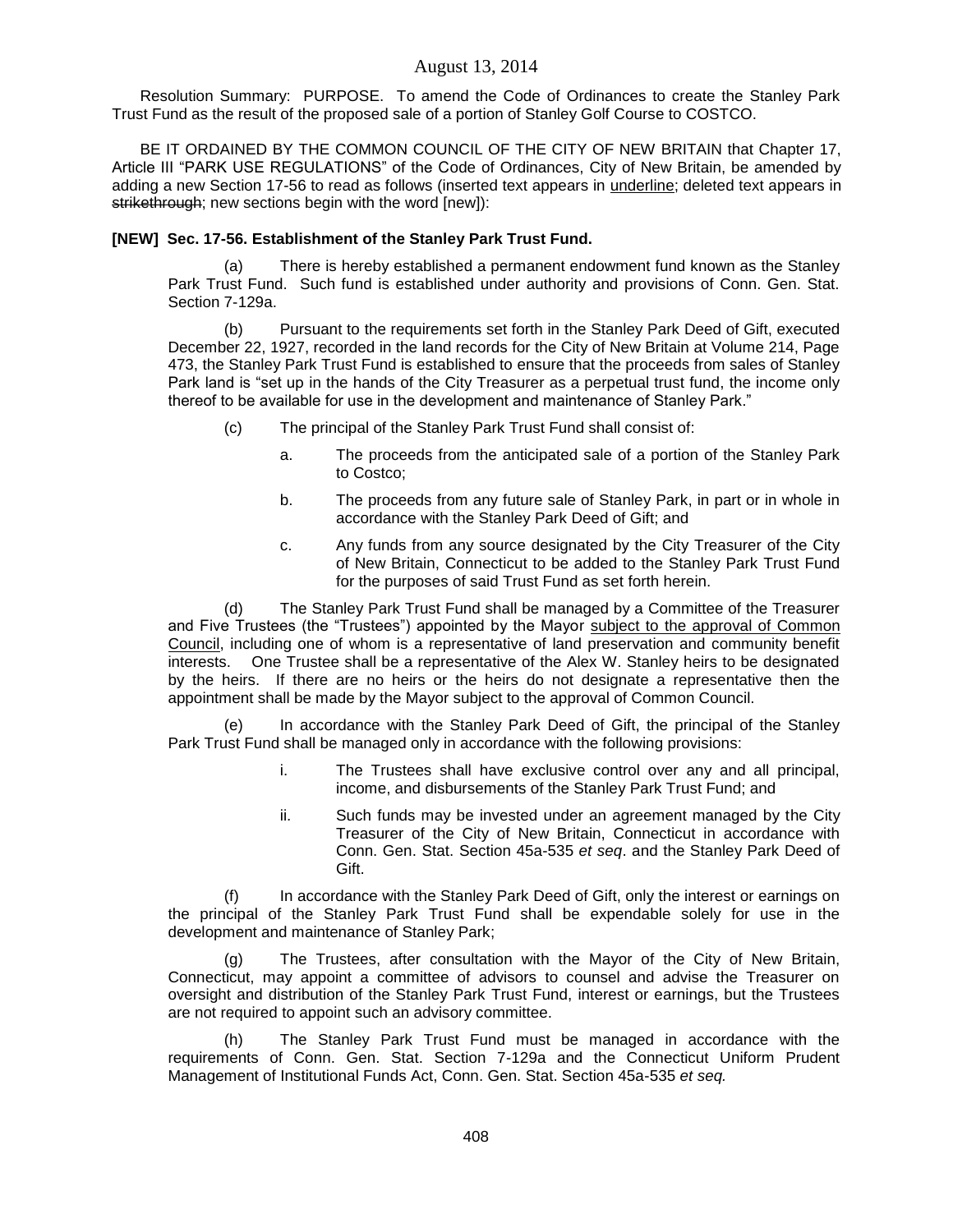The City Treasurer of the City of New Britain must give notice to the Attorney General of the State of Connecticut prior to any sale or development of Stanley Park land.

> Alderwoman Shirley Black Alderman David DeFronzo Alderman Jamie Giantonio Alderwoman Eva Magnuszewski Alderman Daniel Salerno

Ald. Giantonio moved to accept and adopt, seconded by Ald. Pabon. So voted. Approved August 19, 2014 by Mayor Erin E. Stewart.

### **32818 RE: ST. MARY ROMAN CATHOLIC CHURCH PATRONAL FEAST OF OUR LADY OF THE ASSUMPTION FESTIVAL - AUG. 15, 2014 AND AUG. 16, 2014**

To Her Honor, the Mayor, and the Common Council of the City of New Britain: the undersigned beg leave to recommend the adoption of the following:

RESOLVED; by the Common Council of the City of New Britain that the Mayor be and is hereby authorized to issue to the Saint Mary Roman Catholic Church, said licenses as may be issued under Chapter 5, Section 5-15 through 5-22, of the Code of Ordinances for the period of Friday, August 15, 2014, from 5:00 pm to 10:00 pm, and Saturday, August 16, 2014, from 12:00 pm to 8:00 pm, for the purpose of conducting the 10th Annual Patronal Feast of Our Lady of the Assumption Festival, to be held in the church driveway at 544 Main Street.

#### Alderman David DeFronzo

Ald. DeFronzo moved to accept and refer to the License Committee, seconded by Ald. Black. So voted. Approved August 19, 2014 by Mayor Erin E. Stewart.

Ald. Bielinski moved to recess, seconded by Ald. DeFronzo. So voted. Meeting recessed at 10:10 p.m.

The Council returned to order at 10:15 p.m.

Ald. Bielinski moved to suspend the rules in order to add 32818-1(Q1) and 32818-2(25), seconded by Ald. Trueworthy. Roll call vote – all members voted in favor.

# **COMMITTEE ON LICENSES**

#### **32818-1 RE: ST. MARY – PATRONAL FEAST OF OUR LADY OF THE ASSUMPTION FESTIVAL**

To Her Honor, the Mayor, and the Common Council of the City of New Britain: the undersigned beg leave to report the following:

The Committee on Licenses, held a meeting on Wednesday, August 13, 2014, voted to accept and to refer back to the Common Council with a favorable recommendation the following:

RESOLVED; by the Common Council of the City of New Britain that the Mayor be and is hereby authorized to issue to the Saint Mary Roman Catholic Church, said licenses as may be issued under Chapter 5, Section 5-15 through 5-22, of the Code of Ordinances for the period of Friday, August 15, 2014, from 5:00 pm to 10:00 pm, and Saturday, August 16, 2014, from 12:00 pm to 8:00 pm, for the purpose of conducting the 10th Annual Patronal Feast of Our Lady of the Assumption Festival, to be held in the church driveway at 544 Main Street.

> Alderman Adam Platosz **Chair**